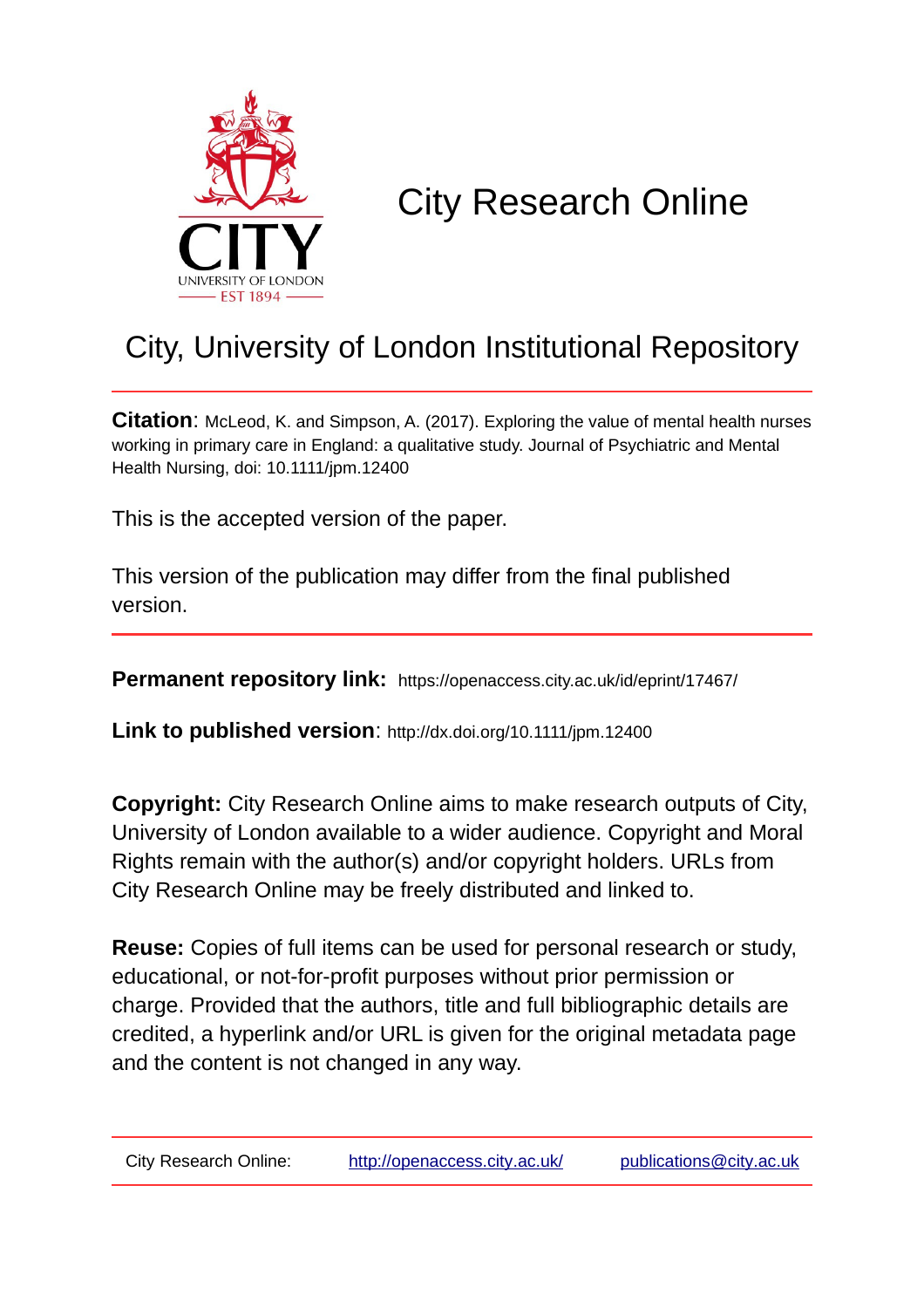# Exploring the value of mental health nurses working in primary care in England: a qualitative study

Authors: Kristina McLeod *RMN, MSc*, City, University of London, School of Health Sciences

Alan Simpson PhD, RMN, Centre for Mental Health Research, City, University of London and East London NHS Foundation Trust, London

Contact: Kristina Mcleod – Richmond Wellbeing Service, Kew Foot Road, Tw9 2TE. Tel: 07983523690. Email: [kristina.mcleod.1@city.ac.uk](mailto:kristina.mcleod.1@city.ac.uk)

## Acknowledgements:

I wish to thank all participants, GPs and IAPT practitioners, who took time out of their busy working day to take part in this study. I would also like to extend my gratitude to Mr Glynn Mellor, operational lead for the Primary Care Liaison Nurse Service, as without his support this study could not have been done.

Disclosure statement: This study was completed as part of an MSc in Advanced Practice in Health and Social Care (Adult Mental Health) at City, University of London. The author is an employed mental health nurse in Primary Care, for Central North West London. This study received no funding from any sources.

# **Relevance Statement**

This study offers an insight in to the implementation of a new mental health nurse led service in the developing area of primary care. This study highlights how mental health nurses can integrate into primary care and add to the quality of care delivered in this under researched area. It highlights specific valued skills of mental health nurses working in this role, as well as implications that may arise in the delivery of this service. This study may inform nurses and commissioners on what to consider when implementing care within primary care services and suggests areas for further research.

# **Accessible Summary**

What is known on the subject?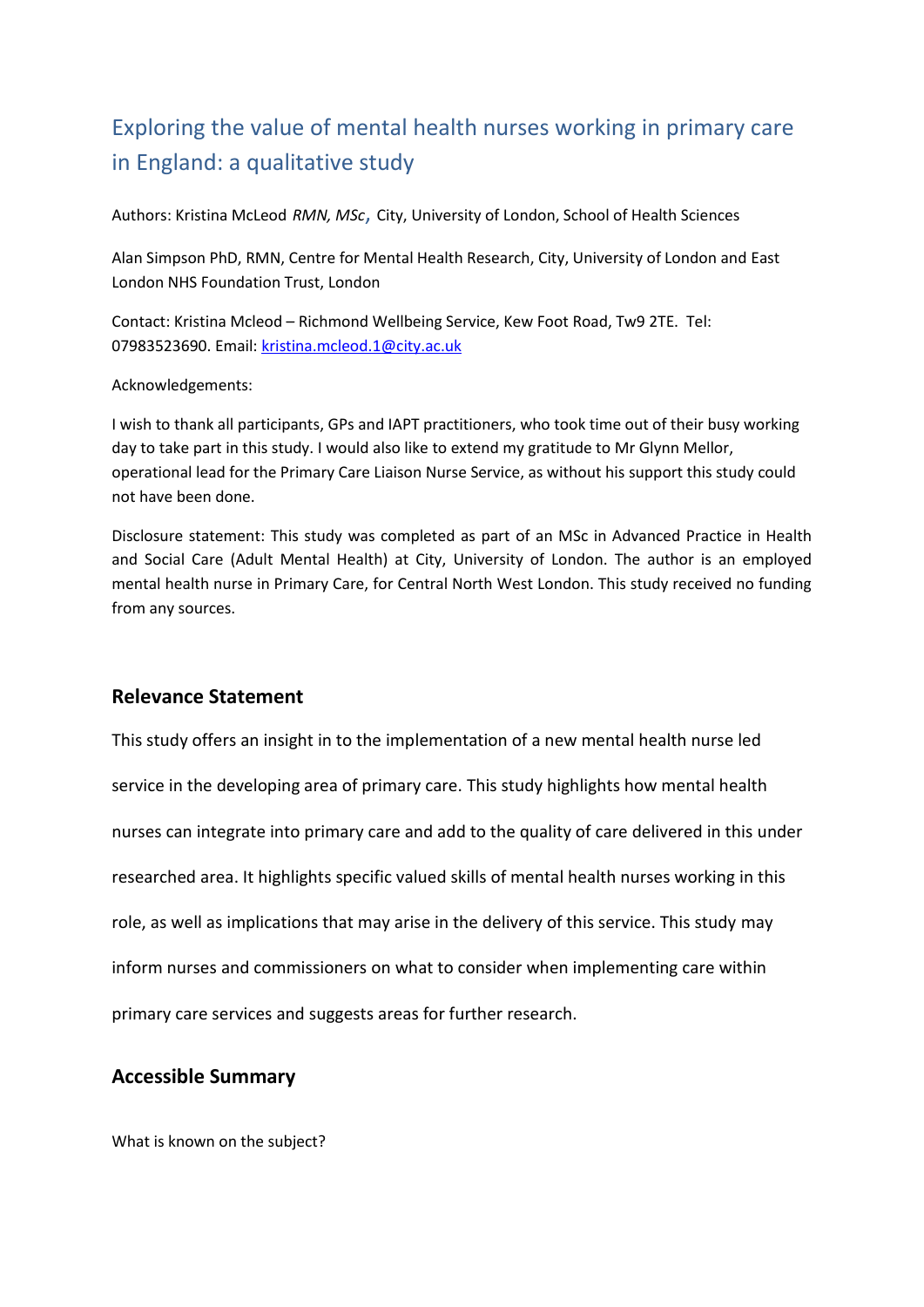Primary care and, in particular, general practice (GP) is often first point of access to healthcare. International evidence suggests that health care systems oriented towards primary care may produce better outcomes, at lower costs, and with higher user satisfaction. Despite this, there are noted deficiencies and variations in the quality of care in primary care for patients with mental health problems.

What this paper adds to existing knowledge?

Emerging models of providing mental health services in primary care are poorly understood. This paper evaluates a mental health nurse led Primary Care Liaison Service (PCLS), developed in 2011 in inner London.

The findings suggest that this type of service can improve the quality of care for people presenting with mental health problems within primary care, specifically due to: improved integration; clinical effectiveness; patient centred care; access; and efficiency. The study also highlighted challenges such as staff retention within this new role and setting appropriate referral criteria.

What are the implications for practice?

This is a relatively new service and the cost-effectiveness is not yet fully understood; however, commissioners may want to consider the potential benefits of a similar service in their area. The extent to which the findings are transferable will depend on service configuration and local demographics which can vary.

Further research within this area could give more detail on the impact of such teams on health outcomes, recovery rates, impact on rates to secondary care referrals and Accident and Emergency attendances, and its cost-effectiveness.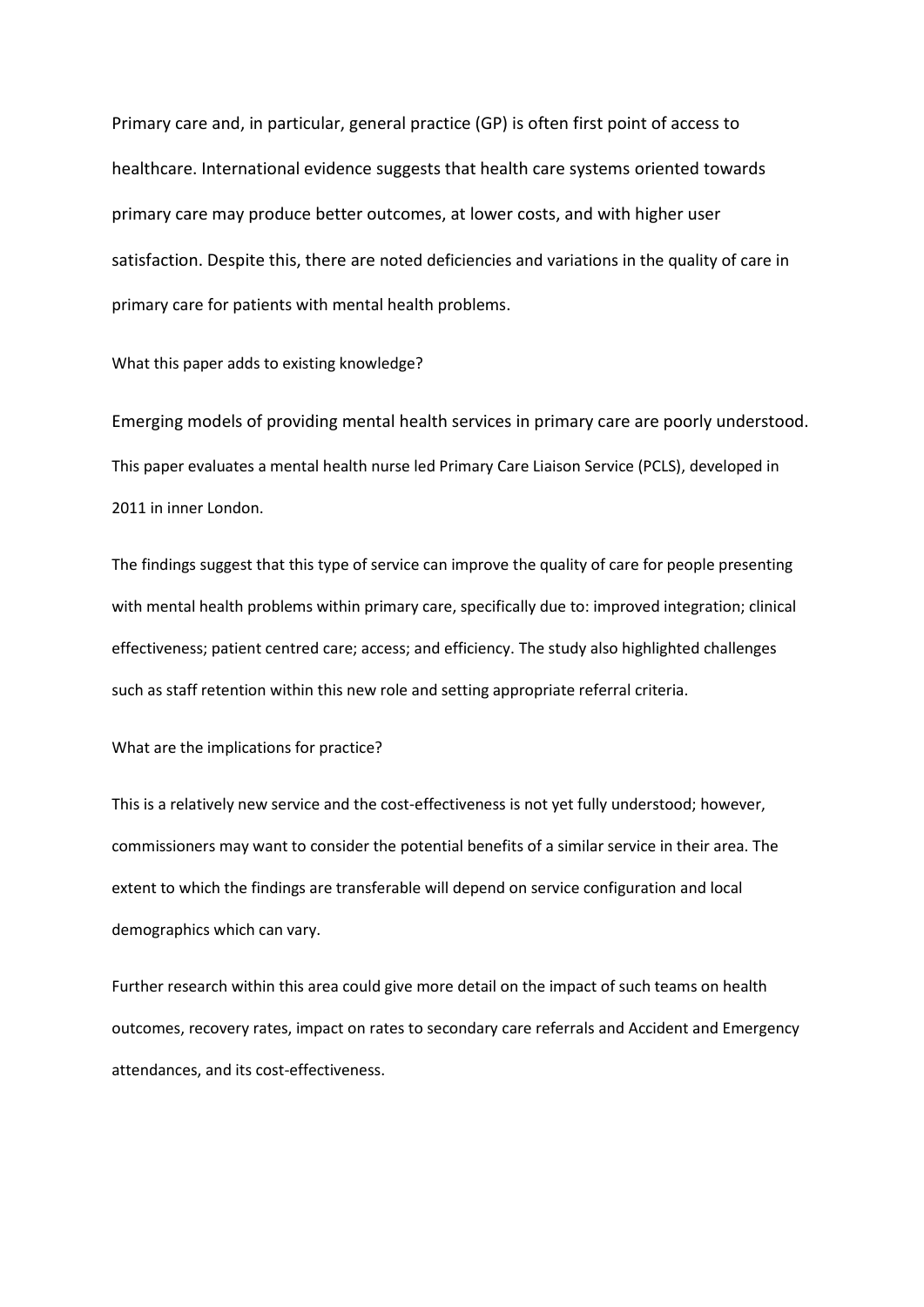# **Abstract**

- *Background:* General practice is typically the first point of access to healthcare. However, emerging models of providing mental health services in primary care are poorly understood.
- *Aims:* To explore what value a Primary Care Liaison Nurse (PCLN) service, established in 2011, can bring to people with mental health problems in primary care.
- *Participants:* Ten interviews with seven general practitioners and three senior practitioners working in primary care mental health services.
- *Method:* Semi-structured interviews, based on a topic guide of six open ended questions with prompts, were used to elicit participants' experiences and perspectives on the value of a PCLN service. Thematic analysis, based on a 6-phase approach, was used to describe and explore the data collected.
- *Findings:* Five main themes were derived from the thematic analysis of interviews relating to: integration; clinical effectiveness; patient centred care; access; and efficiency.
- *Conclusion:* This study suggests that the PCLN service can improve the quality of care and is generally highly valued by its professional stakeholders. The study identifies particularly valued elements of the service, including having a duty worker, as well as aspects which could be improved, such as referral criteria.
- Key Words: community mental health nursing; mental health; primary care; primary care liaison nurse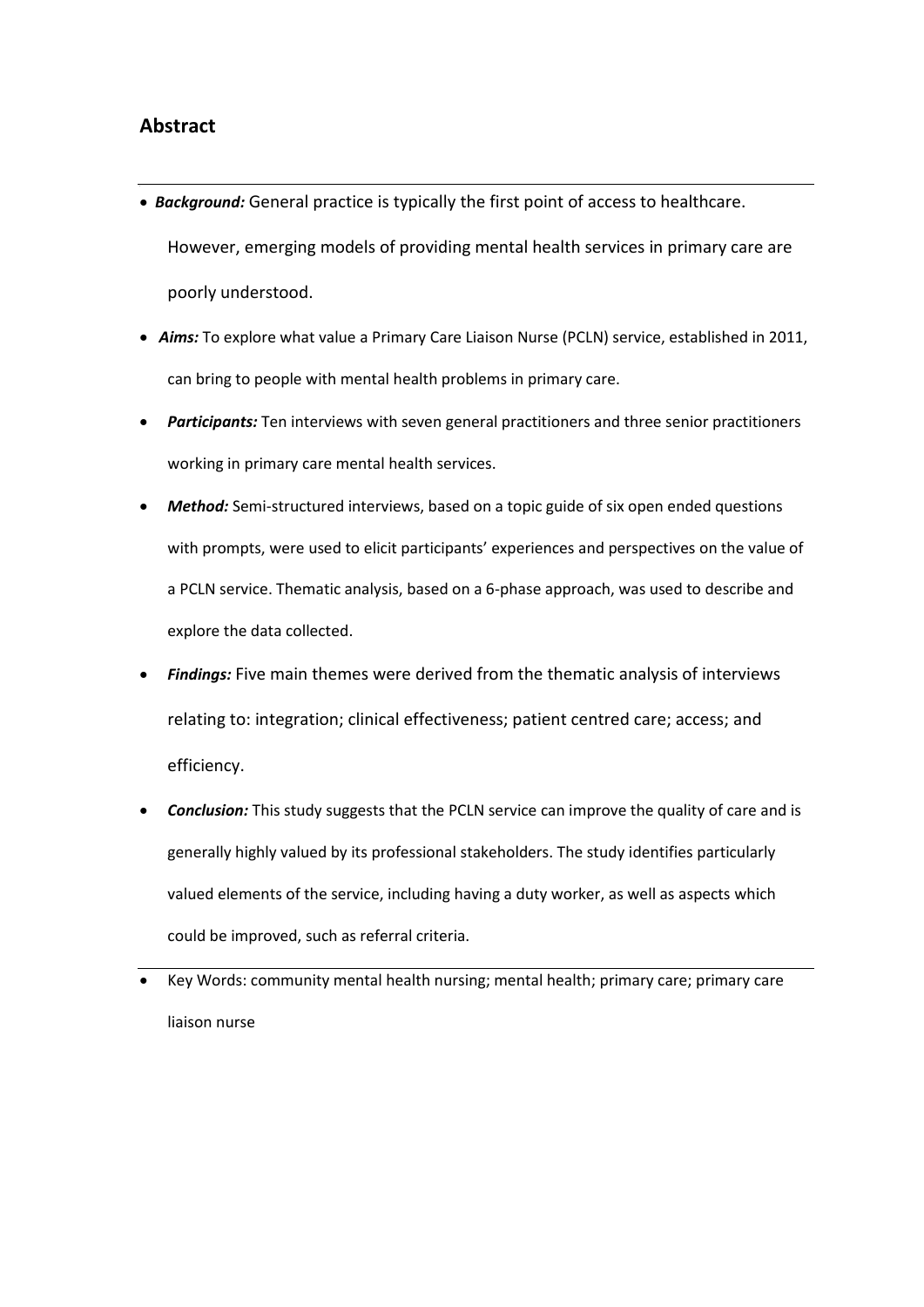# **Introduction**

Primary care is the first point of access to health care outside of hospitals, with general practice (GP) surgeries a central point for continuity of care and interactions between other healthcare providers. International evidence suggests that health care systems oriented towards primary care may produce better outcomes, at lower costs, and with higher user satisfaction (World Health Organisation 2008).

Primary care is well positioned to provide timely and accessible healthcare services to people with mental health problems (Department of Health 2011); one-in-four of all fulltime GPs' patients need treatment for mental health (JCPMH 2012). Some 90% of all patients with mental health problems, including around 40% of all those with serious mental illness, only make contact with health services through primary care services (RCGP 2007). The need to provide effective care for these patients is well-established, with mental illness reportedly the single largest cause of disability in the UK and costs the economy around £70 billion every year (OECD 2014). Furthermore, the life expectancy for people with severe and prolonged mental illness is, on average, 15 to 20 years lower than the rest of the population (Lawrence 2013). There has been a long debate about who should be referred to specialist mental services or who should receive care in a primary care setting and how the interface should be most efficiently configured to promote joint working between professionals (Gask 2009, Lester 2004). However, there are noted deficiencies in the primary care for these patients and a call for more support in primary care services (Ramanuj et al 2015, Reilly et al 2012, NHS England 2016).

Common mental health problems such as depression, anxiety, obsessive-compulsive disorder and post-traumatic stress disorder are most prevalent in primary care (NICE 2011).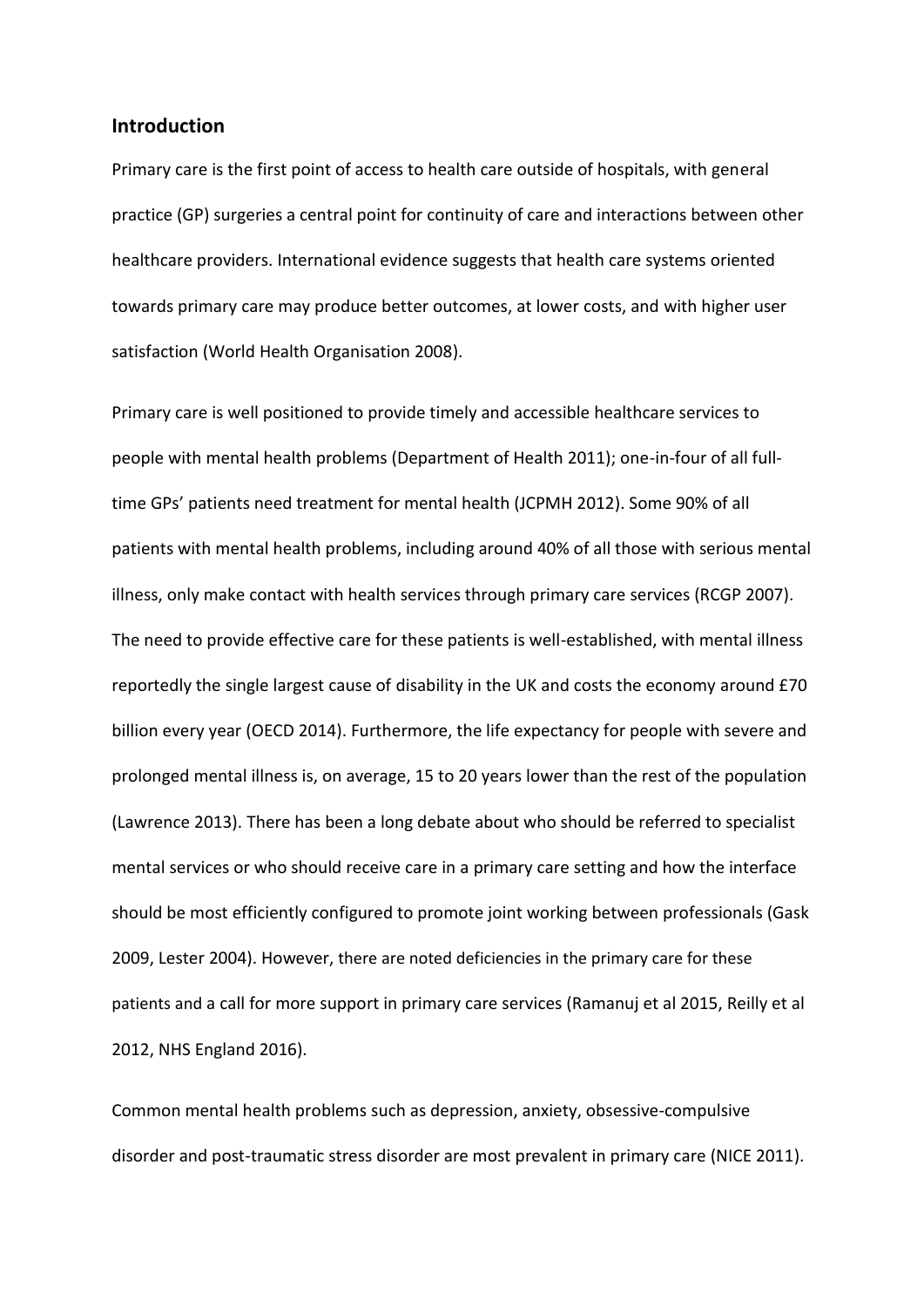A survey suggested 17.6% of people between the age of 16-64 in England met the criteria for at least one common mental disorder, with more than half of those experiencing comorbid anxiety and depressive disorder (9.0%). However, around two-thirds of adults assessed as having symptoms sufficient to warrant treatment were not in receipt of medication or counselling (McManus et al 2009).

To increase the number of people receiving psychological therapies for depression and anxiety in England, the Government created the Improving Access to Psychological Therapies (IAPT) programme in 2008 (Department of Health 2013). This followed the publication of National Institute for Health and Care Excellence (NICE) guidelines for common mental health problems, which strongly supported the use of certain psychological therapies and the development of the *stepped care* approach (see figure 1), (National Institute for Health and Clinical Excellence 2011). The IAPT programme has reportedly increased access to treatment with more than one million people having used the new services, recovery rates in excess of 45%, and 45,000 people having moved off benefits (Department of Health 2012). However, there is evidence that the demand for these interventions continues to outstrip capacity in many areas and considerable variation in quality of care still persists in primary care settings (NICE 2011, NHS England 2016).

In some areas, services have expanded the stepped care model to include a Primary Care Liaison Nurse (PCLN) service, which is a mental health nurse led service. Such models are intended to ensure that there is a seamless, integrated mental health care pathway for patients with mental health problems across primary and secondary care. This study seeks the views of professional stakeholders that refer into this expanding service, to offer an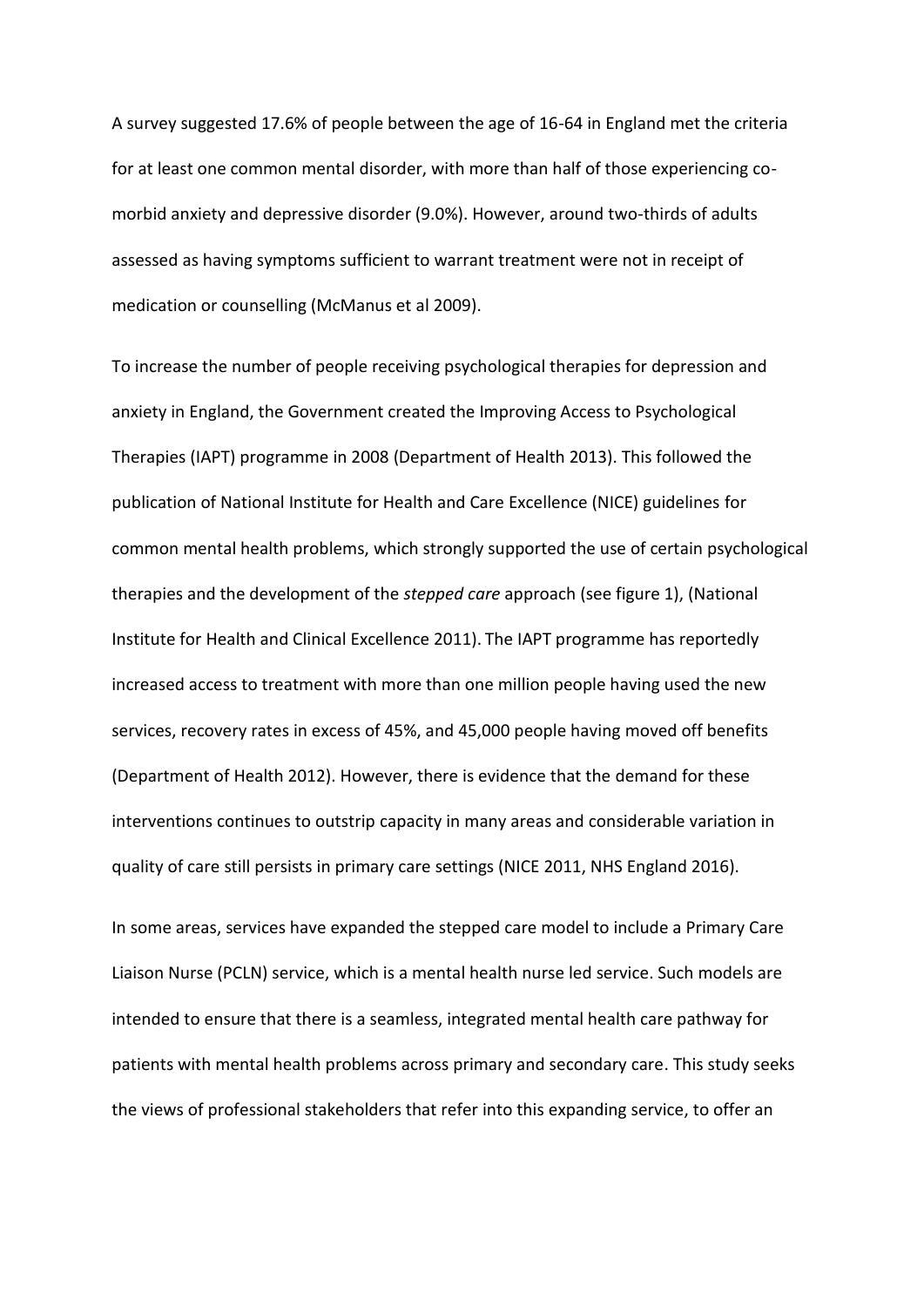insight into its implementation and effectiveness in practice. It may also offer an insight into the role of mental health nurses working in this developing area of health care.

There are few studies specifically on mental health nurses working in primary care services. A previous study on mental health nurses working in primary care suggested that there were improved outcomes for patients receiving treatment by community mental health nurses although this was not significantly different to those receiving GP care (Gournay and Brooking 1994). However, primary care has gone through radical changes with the introduction of IAPT; additionally there has been increasing international evidence of effective ways of working at the interface between primary and secondary care (Gask and Khanna 2011). This includes studies showing strong efficacy for collaborative care, specifically, structured care involving a greater role for non-medical specialists integrated into primary care (Gilbody et al 2006, Richards et al 2013). The majority of studies are from the US and there are variations between study heterogeneity in terms of how collaborative care is implemented. However, positive relationships include the use of case managers with a specific mental health background (Gilbody et al 2006, Richards et al 2013), such as the PCLN service. In the UK, NICE recommends collaborative care for patients with moderate to severe depression and a chronic physical health problem only. However it also highlights the importance of choice in treatments for mental health problems (NICE 2011). This study focuses on how this model of care is implemented in practice; investigating the value of mental health nurses working in primary care services and how it can inform mental health care delivery.

**Figure 1. Stepped care model.**

## **Methods**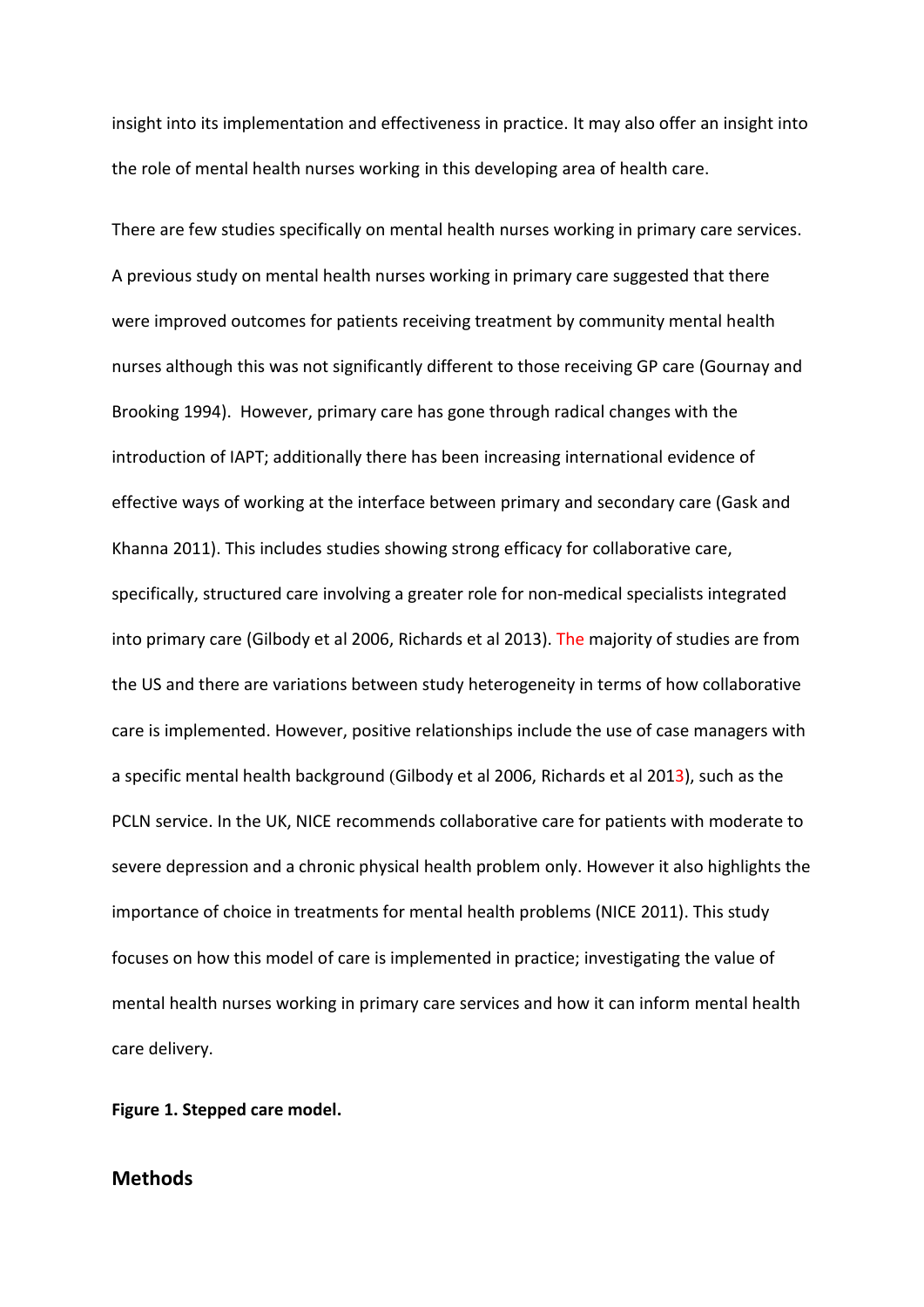Setting

This study focuses on a new Primary Care Liaison Nurse (PCLN) service, set up in 2011 in response to increasing numbers of patients with complex mental and physical health problems being seen in GP practices.

The team – made up of 12 PCLN's (qualified mental health nurses), an operational manager and consultant psychiatrist – aim to provide care and treatment to patients at a primary care level in conjunction with the existing primary care and IAPT services. The team has been integrated with the existing primary care service within the stepped care model (figure 1 above) at step 3c, with each PCLN working across five GP surgeries. The service catchment area is across two local authority administrative areas within London (see figure 2 below for details of the area).

The PCLN team offer: initial bio-psychosocial assessment; risk assessment and management; triage and screening through a daily duty system; care planning and review; engagement through case management; evidence-based interventions; crisis management; GP liaison and facilitated discharge.

#### **Figure 2. Local demographics**

#### Aim

In light of increasing referrals into the team and recent expansion of its catchment area, the study aimed to explore what value a PCLN service can bring to primary care, from the perspective of two key stake holders - GPs and IAPT practitioners. A qualitative semistructured interview approach was chosen to draw out detailed experiences and their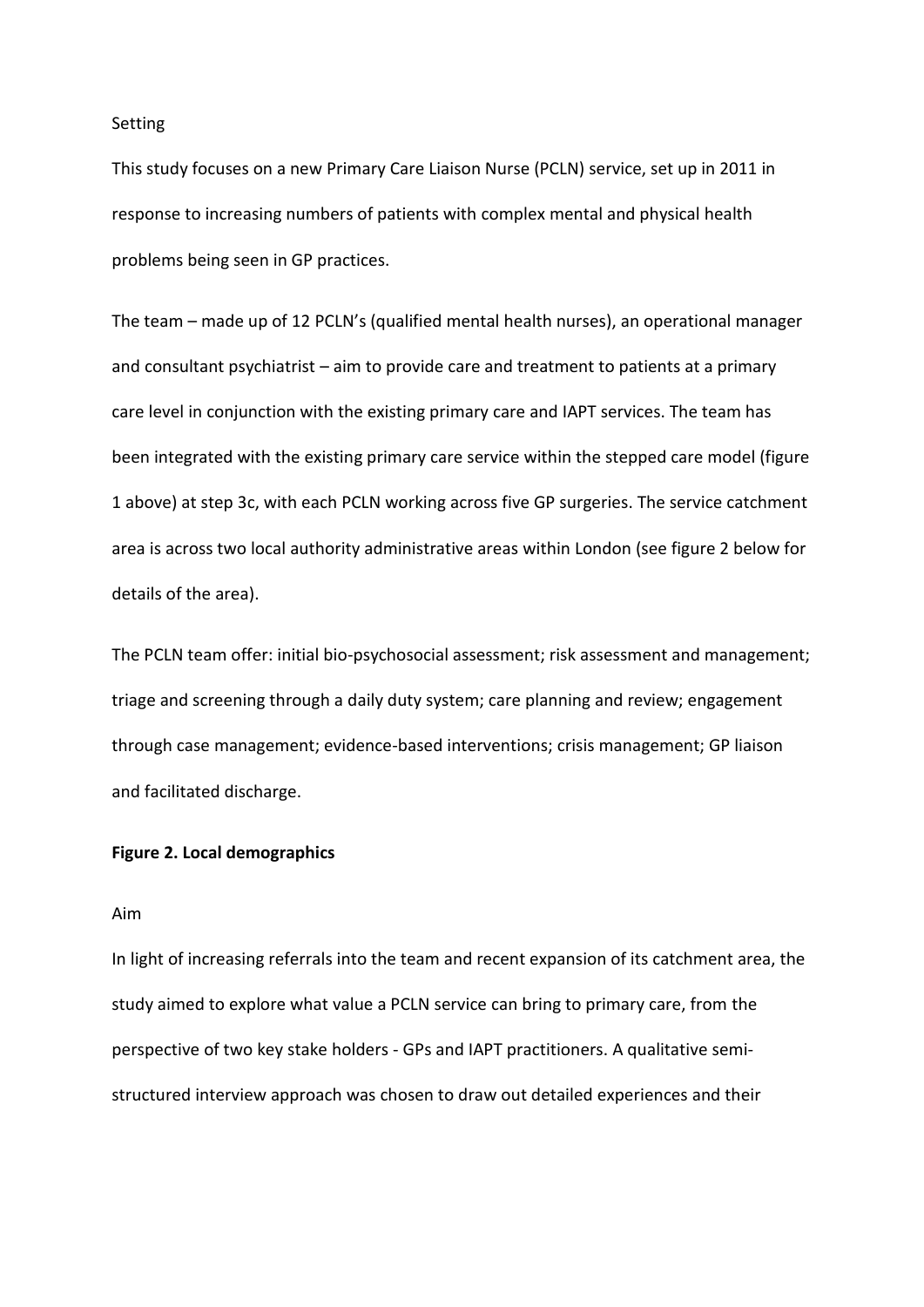implications for service delivery and change in an evolving primary care mental health service.

#### **Participants**

Purposive sampling was used to recruit participation amongst 48 GPs and 33 IAPT therapists and managers across two inner London boroughs, who refer into the PCLN service. To recruit participants, emails were sent to potential research participants to take part in the study, to share their views and experiences of working with a PCLN service.

All participants who responded to the email were interviewed and included 7 GPs and 3 senior IAPT practitioners, with the remaining 71 not responding. All participants made direct referrals in to the service but some also had commissioning and managerial responsibilities. Out of the 10 participants, 8 were female and 2 were male. Participants were sought outside the first author's direct role as PCLN and all GPs were unknown to the author prior to interviews taking place. However, although IAPT practitioners were sought out of the author's capacity as a PCLN, they had prior knowledge of the author's profession.

#### **Ethics**

The City University School of Health Sciences Ethics Committee approved the research. Participation was voluntary, those who did not respond by the end of June 2016, were assumed to have declined the invitation. Signed consent was taken prior to interviews taking place. The digital recordings did not contain any names and were destroyed once transcribed.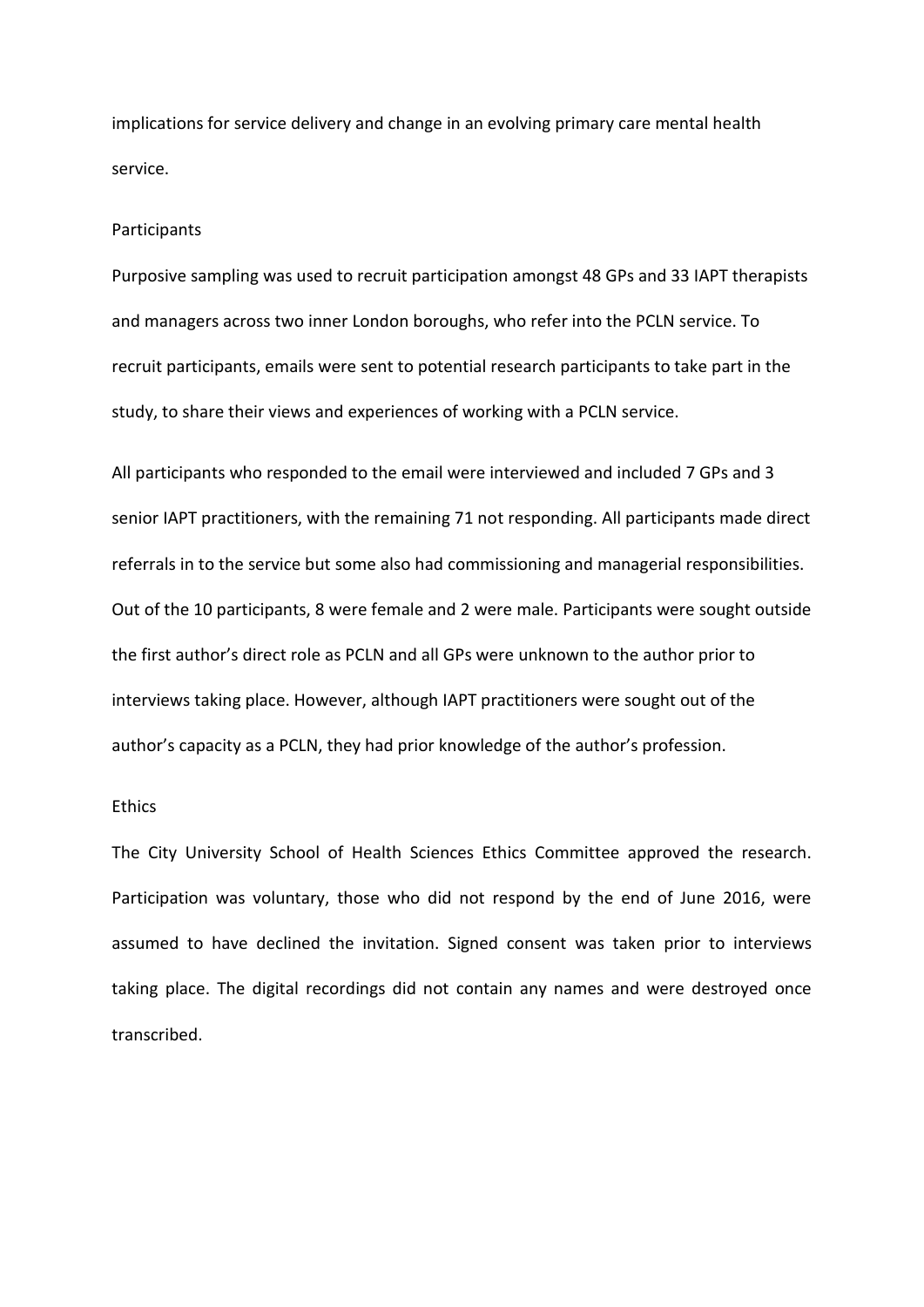Design

One-to-one, semi-structured interviews were carried out in the participant's work place, usually GP practices or in therapy hubs based in hospitals, to elicit the participant's experience and perspective of having a PCLN service available to them. These semistructured interviews were conducted by the author using a topic guide of six open ended questions with prompts. Due to the close proximity of the researcher's role to the study, reflexive questions were considered, addressing any distortions or preconceptions of the researcher, to minimise researcher bias in both the interview process and analysis (Dey 1993).

A topic guide was used to avoid having the researcher leading the interview process but rather facilitate participants' own descriptions of their experiences and perceptions (Streubert et al 1995). Open-ended questions were asked and included experiences of referring in to the service and working alongside PCLNs as well as their expectations and thoughts on the patient experience and outcomes following referral into the PCLN service. Participants were asked to discuss any negative or positive outcomes they may have experienced, along with what value, if any, they thought PCLNs can bring to primary care mental health services. The order of questions differed slightly once interviews started to allow elaboration on certain points that were made early on in the interview and to help the interview flow. Interviews varied from 16 to 47 minutes with an average of 22 minutes and took place between April and June 2016. The interviews were audio-taped and transcribed verbatim by the first author, using Microsoft Word 2010.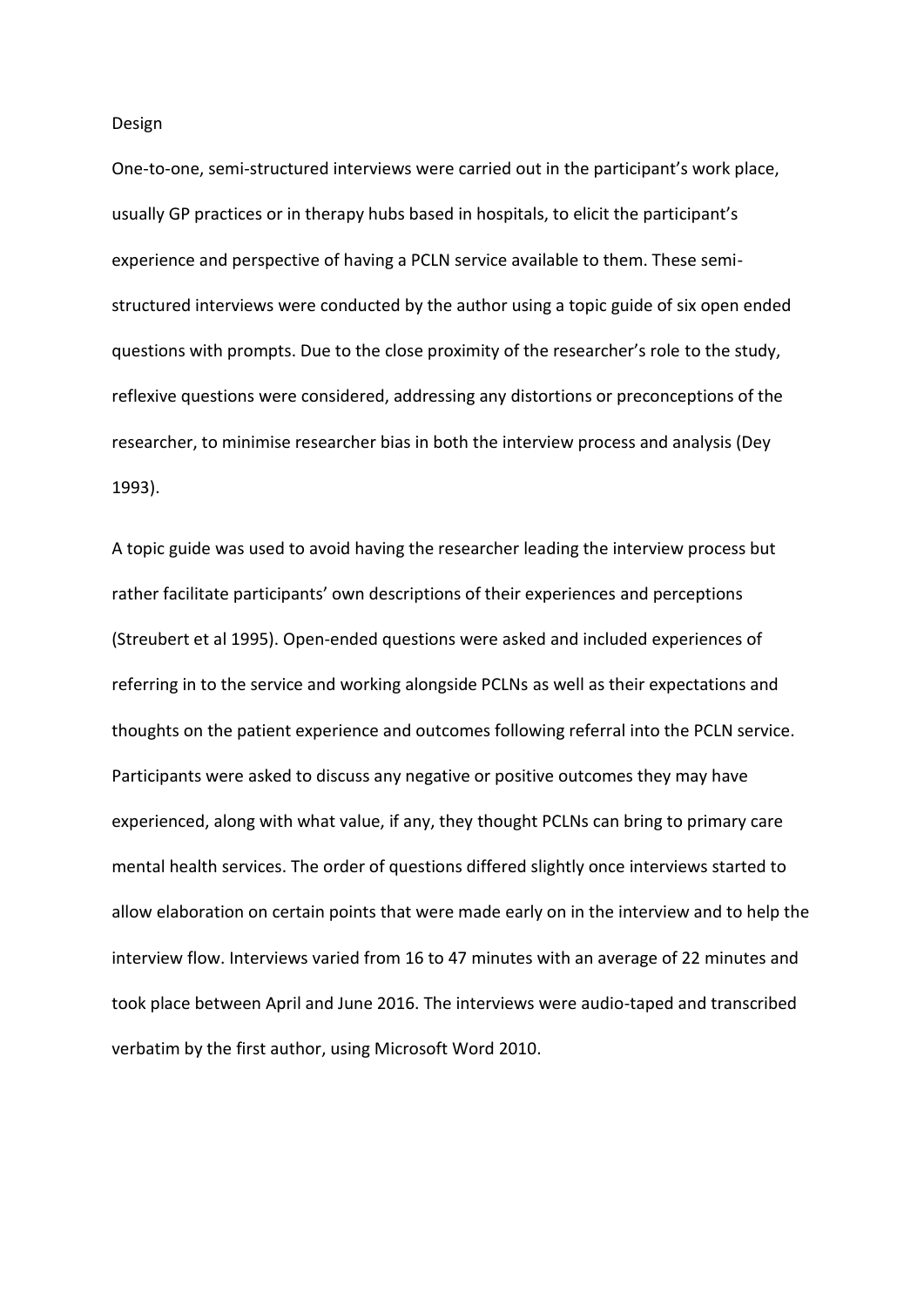#### Analysis

A thematic analysis was used to provide a rich description of the data set, with a recursive, six-phase approach, as outlined by Braun and Clarke (2006), taken to provide rigor. This study was based on the social constructionism framework, which provided a useful lens for interpreting and understanding the views of participants (Rasmussen et al 2014) – constructed through interactions with their colleagues, clients and the social context in which they work (Lukeman and Berger 1996) – on participants view of the PCLN service. Systematic coding was applied to all the data to take a more inductive analytical approach to develop themes. Codes were analysed and refined using Patton's (1990) dual criteria for judging categories developing into broader themes. The themes were then reviewed to ensure they reflected the data and were useful in identifying implications for clinical practice and research to ensure validity of findings (Guba and Lincoln 1989).

## **Findings**

Five main themes were derived from the thematic analysis of interviews relating to: integration; clinical effectiveness; patient centred care; access; and efficiency. Figure 3 illustrates these findings alongside the additional subthemes and broad codes that were identified.

#### **Figure 3. Findings tree.**

#### Integration

Several aspects of integration were raised by participants. These included the benefits brought on by co-location and sharing IT systems, and the significant importance of building relationships with the GP, therapists and wider community. Participants reported benefits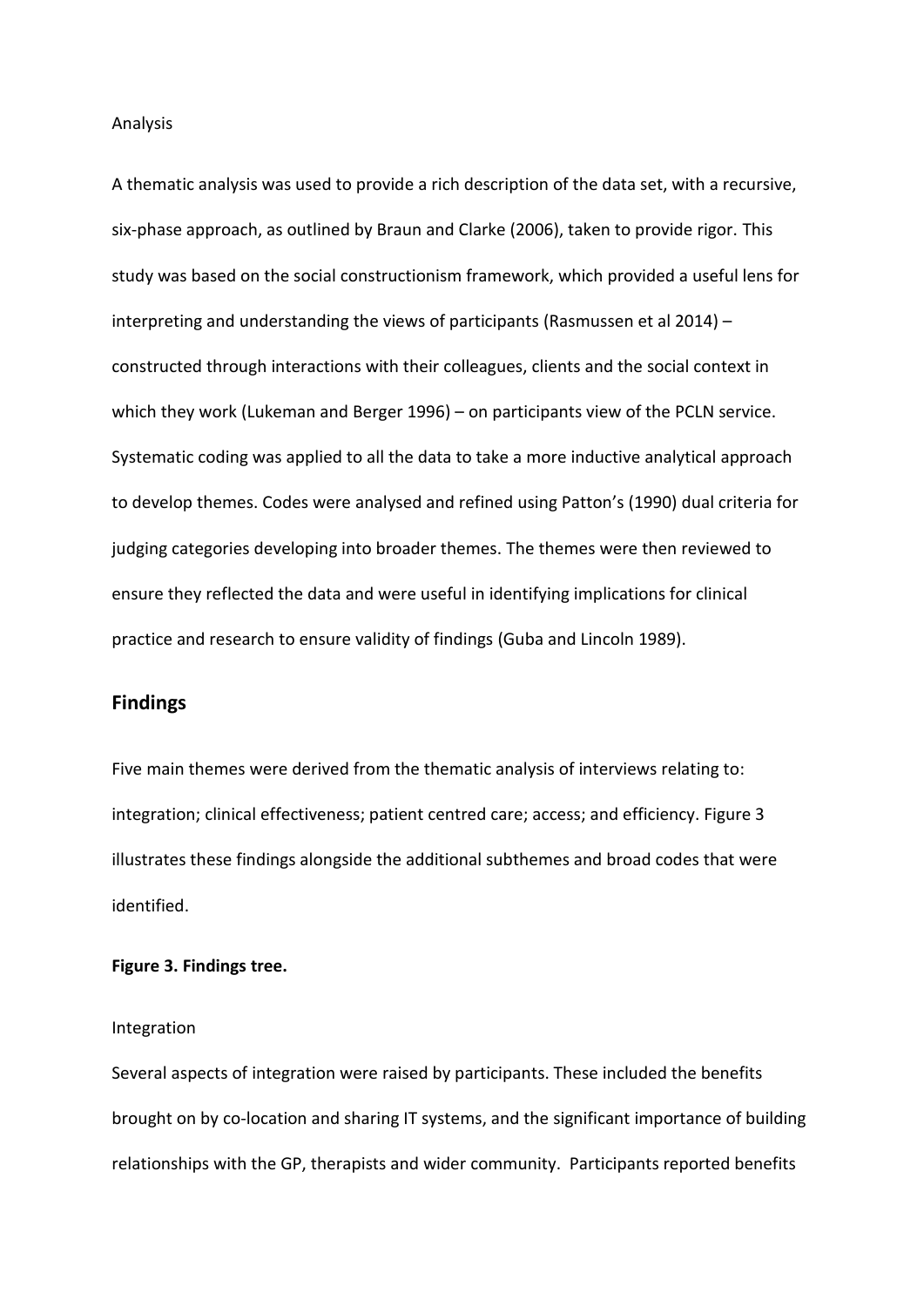of having PCLNs on site, in terms of accessibility and better communication. They felt these aided discussions on patient care, valuing face-to-face conversations to ask questions, raise concerns about patients and jointly decide on a plan of care.

"When you speak face-to-face you convey more things. For example, with our nurse, we have discussed a case together and we arrive at a joint point that is better". (GP2) However, GPs expressed different views on how the PCLNs' physically integrate in to their practice, valuing either monthly multi-disciplinary team meetings, or separate ad-hoc discussions on patient care.

Further to co-location, participants reported the importance of building relationships with PCLNs for helping integration. Specific skills that were valued were being: open to discuss cases (IAPT3), approachable (GP2, IAPT2), primary care facing (GP), collegial (IAPT2), proactive and willing to liaise and engage in practices (GP8), and good communicators (GP3). Advantages from these skills were that PCLNs were then more primary care focused and helped share clinical responsibility. Additionally, all IAPT practitioners noted the advantages of having PCLNs allocated to certain GP practices; "[PCLNs] can give me more insight into the vibes of the surgery than we would have" (IAPT2). Moreover, GPs noted the PCLNs' ability to integrate with the IAPT service, "the primary care team have regular links with different therapists, such as CBT, counsellors or depression alliance so they will be able to triage the patient and see what they might need." (GP1)

Conversely, participants were dissatisfied when these relationships broke down. The GPs noted that a high turnover of staff were a barrier to building working relationship with nurses. IAPT practitioners also found this to be an issue, highlighting the retention of staff as problematic for the service and the difficulty of hiring 'good staff' within the PCLN team.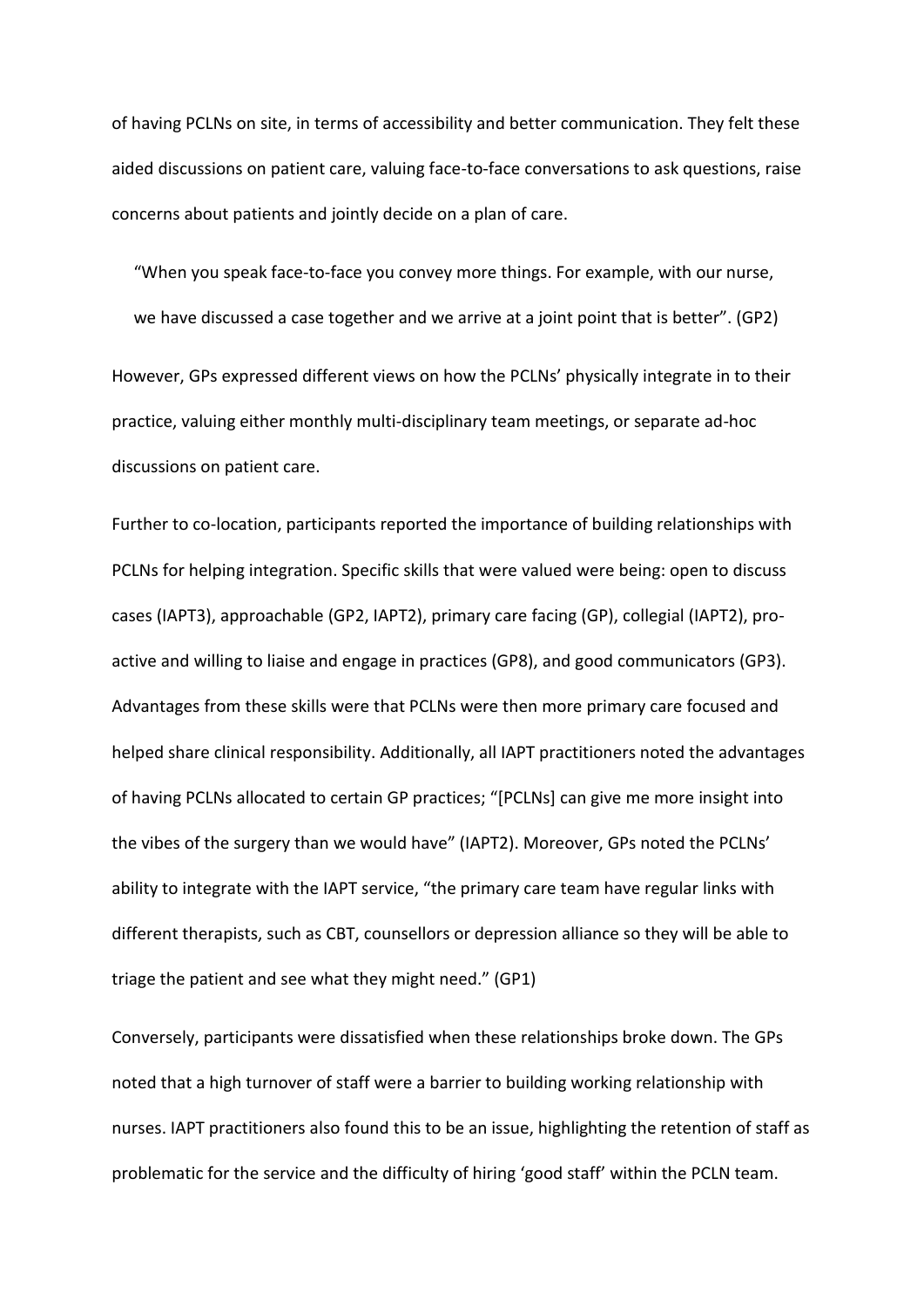"in my commissioning role and some things are to do with the system  $-$  so I would say the PCLN changes a lot, if that person is changing a lot then it is very difficult especially if they are not in your building."(GP6)

Clinical effectiveness

All participants reported valuing the clinical knowledge and experience of PCLNs working in the service.

"I think interestingly psychiatric nursing is the one area where GPs, which may be due to confidence levels over mental health, can happily work with the CPN as expert, although the GP will often be retaining medical responsibility." (GP4)

Specific skills highlighted were PCLN's ability to make decisions around patients' care, ability to assess and manage risk, recognise and prevent relapse and give medication advice. Participants highlighted the ability to case manage patients with 'complex needs' or 'chaotic presentations', guiding the patient through service pathways.

"I think it's [the] level of experience [of a PCLN]. Someone who is clinically trained, well trained who holds that role – gives us, GPs, the confidence to triage, the ability to risk assess – their ability to signpost and I think it makes the patient's journey a lot more straight forward." (GP5)

"I think it comes down to their ability to decision make. My assumption is that they are better decision makers and it's that layer that's in between, does this patient need to go up the ladder or down the ladder." (GP8)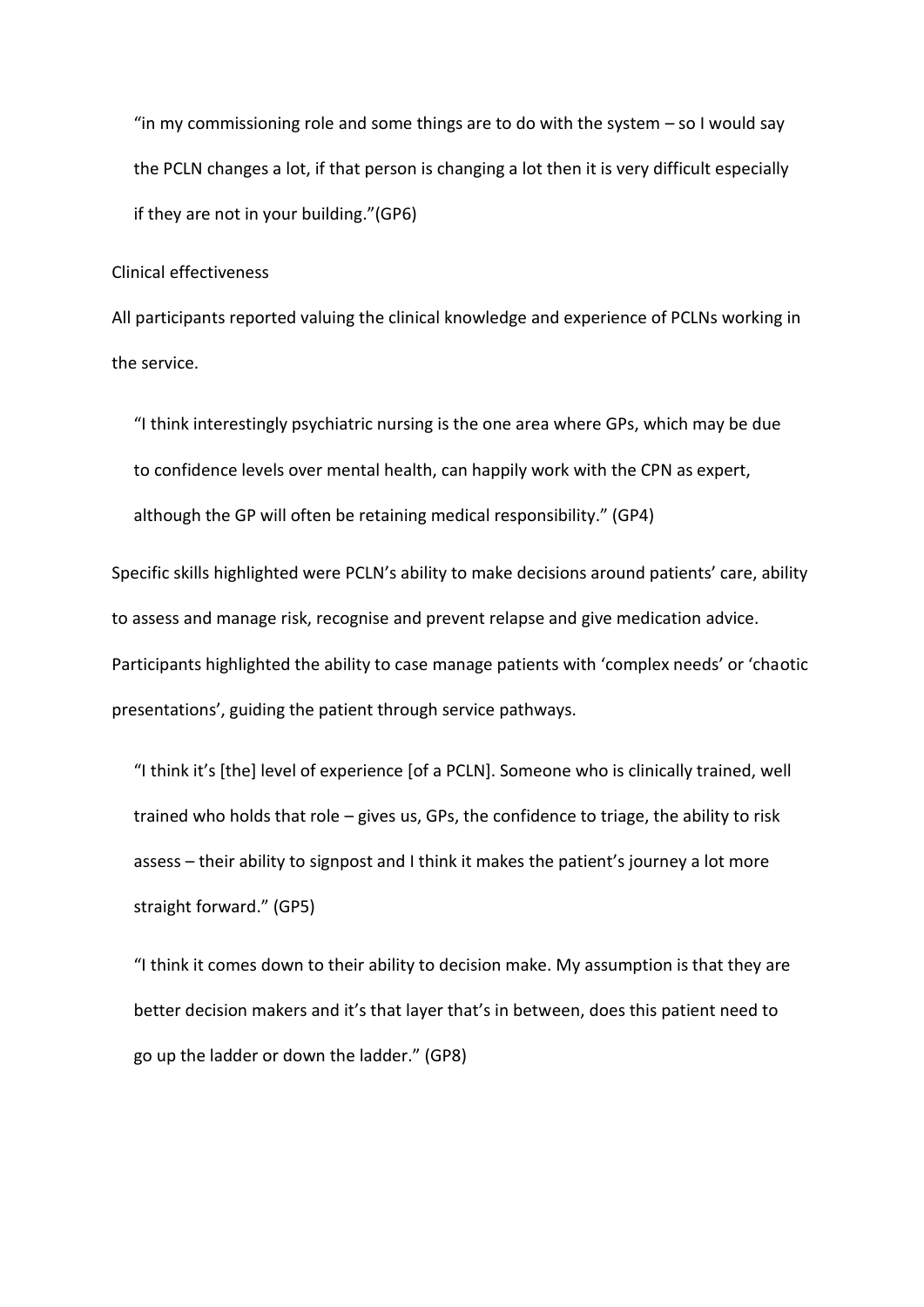The most frequently highlighted and emphasised positive aspect is the ability to assess and manage risk; "they [PCLN] also know issues surrounding safeguarding which is quite important" (GP1). Medication advice and review was also highly valued by all participants.

"I think the PCLNs have good in depth knowledge of medication and like I said stabilisation work, so to be able to put people in a position to engage more effectively in therapy." (IAPT1)

In addition to PCLN clinical skills, having a consultant psychiatrist available to the team via the PCLN was highly valued by all and seen to enhance the clinical input PCLNs provided.

"The nurse told me she can liaise with the psychiatrist for an appointment to be seen sooner rather than [if] I refer on" (GP2)

#### Patient-centred care

Aspects of patient-centred care were highlighted as an additional value of having a PCLN service within primary care. This was specifically raised in relation to the huge number of patients with complex and often co-morbid diagnoses that neither the GP nor IAPT worker had the time to address.

"I know her medication is reviewed and I know her bio-psychosocial factors are included, and I know that's what I would do in clinic, it's just an extension of my work." (GP5)

In these cases, having a flexible approach to where patients could be seen was highlighted as valuable and stigma reducing; "I know that [PCLNs] see patients in GP surgeries but their main base is in the community, which I think is a good model, as they do cover a number of practices and this frees up room in the GP practice" (GP1). GPs also expressed feeling more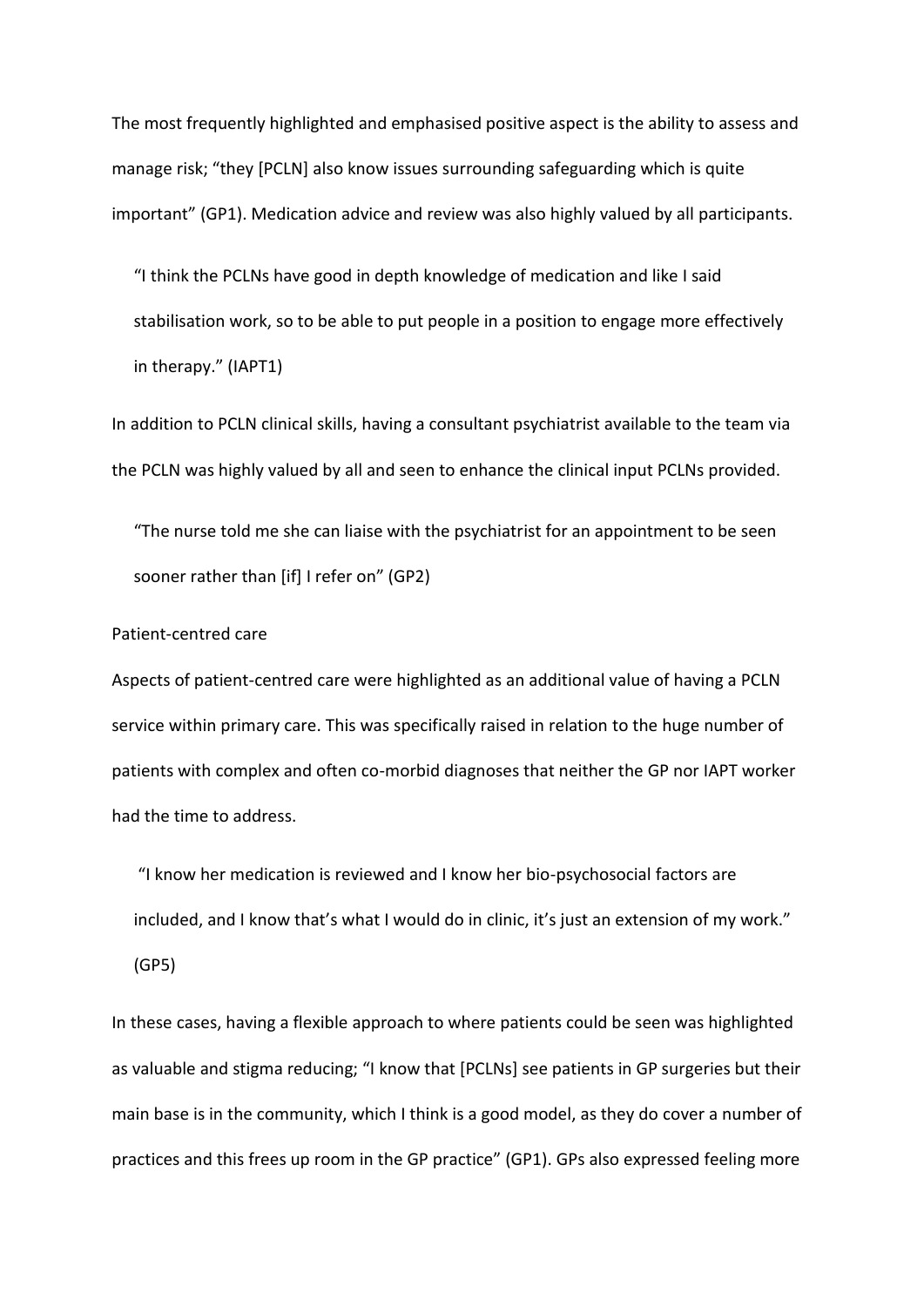comfortable discussing referrals into the service - if it was seen as less stigmatising for patients.

PCLNs were valued for their ability to build therapeutic relationships with patients, as well as support patients' physical and mental health problems together; "if you get a diagnosis of diabetes in primary care, you probably have five different places that you need to be referred to… but if you have severe mental illness you probably won't get to any" (GP4).

#### Access

All participants identified a need for PCLNs in terms of covering a huge gap in mental health services where, previously, there was no other resource. PCLNs were highlighted as 'bridging the gap between step 3 and secondary care' (IAPT3), whilst also emphasising the importance of PCLNs being distinct in the care they provide (GP3). This was seen to expand service capacity in primary care:

"…they are dealing with more unstable cases and complex people, people who can't really make use of structured therapy or secondary care services won't see because there's no imminent crisis or risk or psychosis, but their problems are severe and they are real. In other IAPT services where I have worked, the absence of that has really been felt so I see it as actually one of the most important teams we have." (IAPT2)

The PCLN service was seen to support access for patients who are hard to reach, hard to engage or who may have problems leaving their homes. GP4 noted that "it's difficult to get people engaged in to services, to get everything they need, the primary care mental health service, very much the PCLNs, are at the heart of that."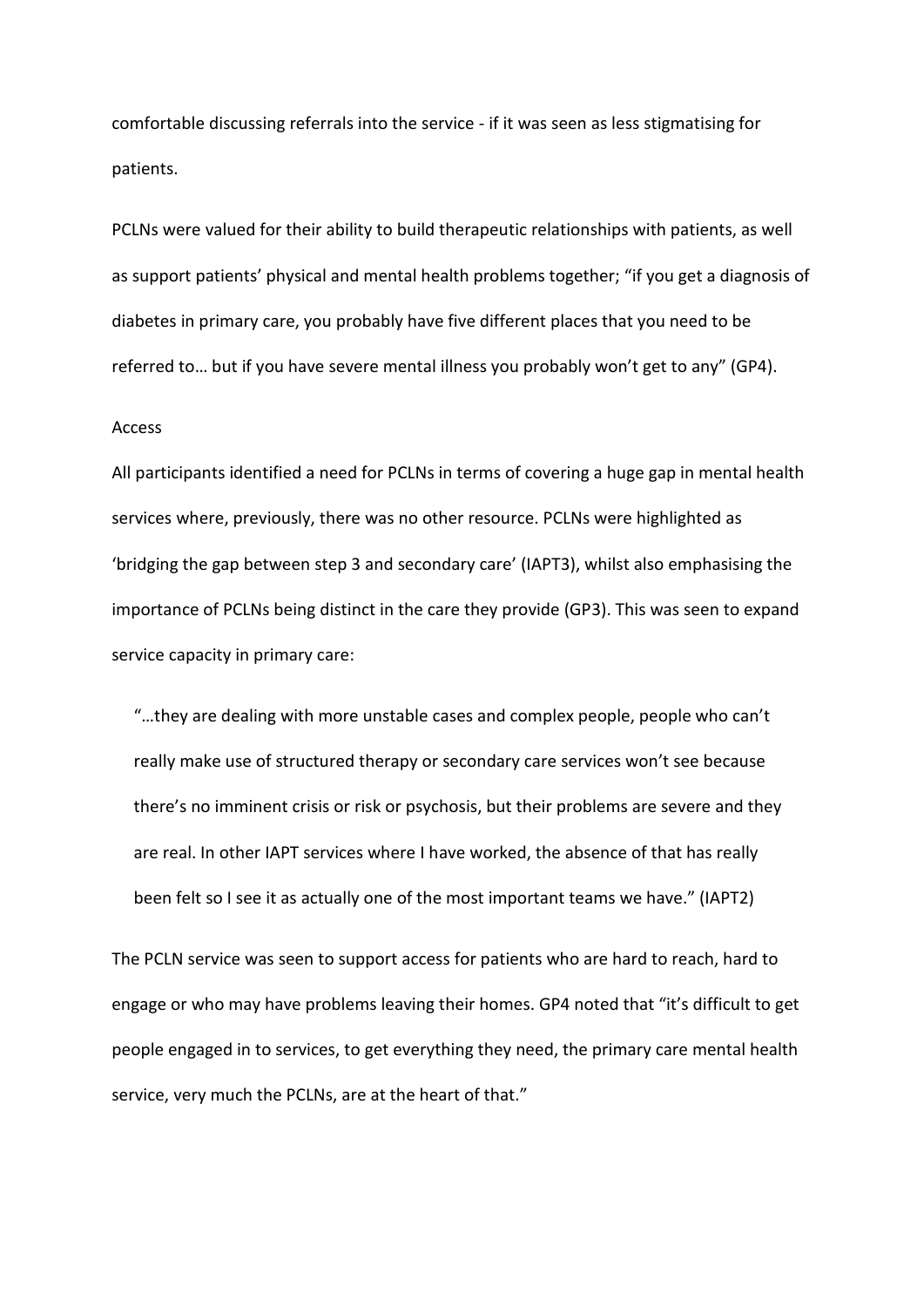However, whilst all valued flexibility in the types of patients that could be referred to the PCLN service, some GPs were often unclear of patient criteria of referrals. For example, GP8 reported, "they take people on who have been stepped down from secondary care that have been discharged". Similarly, another stated that, "what I would like to see PCLNs doing, is seeing patients recently discharged from secondary care… a huge cohort of patients being discharged from the old community mental health teams and they are asking us to see these patients 5-7 times a year which is a huge huge workload" (GP3). This GP saw no role for PCLNs without this responsibility and would prefer to extend the role with a PCLN full time in their surgery to cover these recently discharged patients.

Further issues with the interface between PCLNs and secondary care were noted, "one of the big frustrations is that you refer someone to secondary care and they say, no it's not for us and they refer to primary care and they say, that's not for us and then there's the poor GP going 'well who's going to take this responsibility?'" (GP6). It was highlighted, "that more work is coming from secondary care in terms of discharge work and they are being expected to see more complex things" (GP8). This was also noted in all IAPT interviews where:

"… we are all picking up more inappropriate referrals and more complex presentations, so it went through everyone, but the PCLNs were more directly exposed to that because of the nature of the people they generally treat." (IAPT1)

#### **Efficiency**

Value was also seen in the short waiting times for patients between referral and access into the service, "I think the GPs are referring more to them than they often are secondary care because they feel they are more capable of dealing with it and seeing people quicker as well" (GP8). Faster access to care gave GPs reassurance about treating patients in primary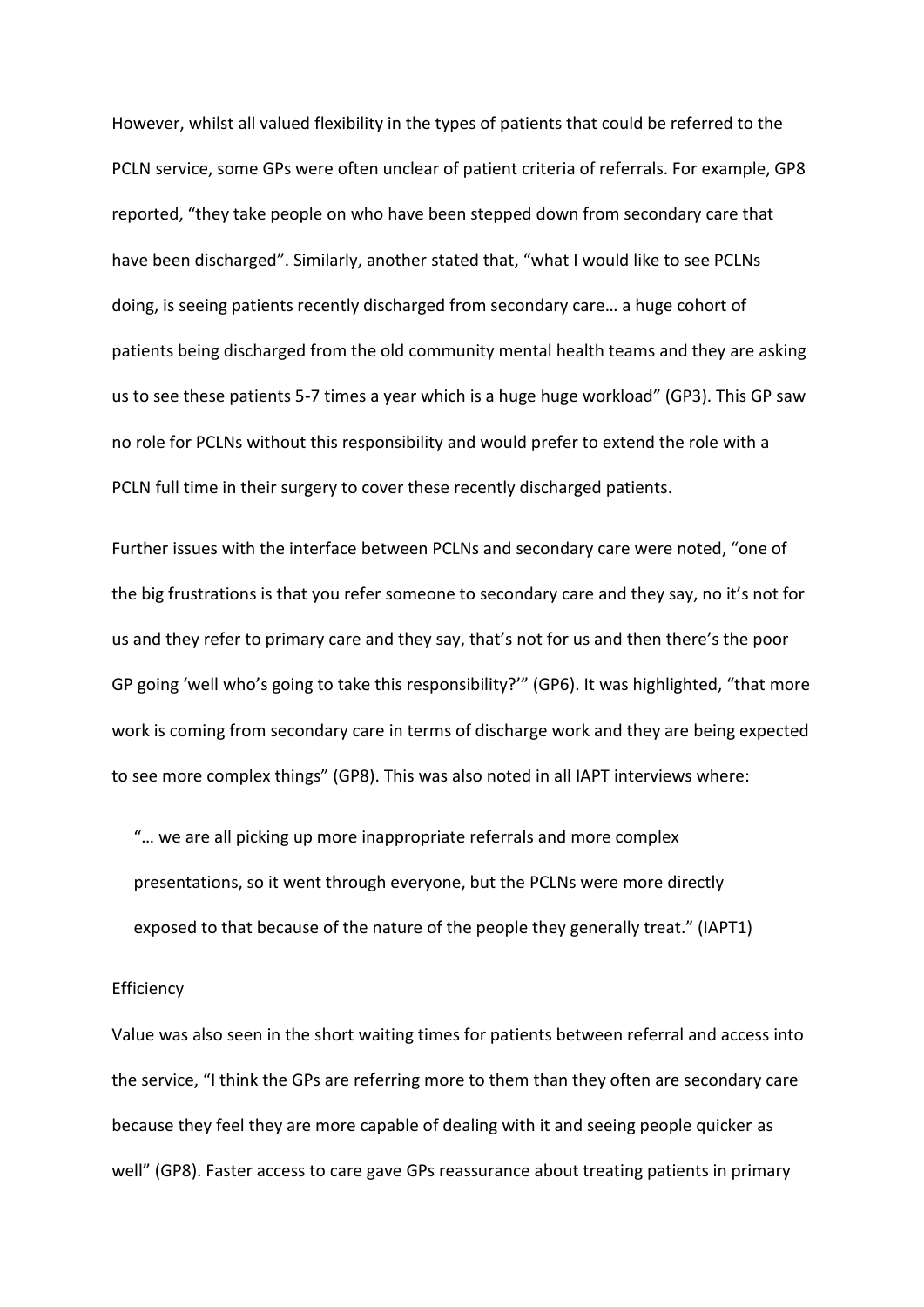care. Furthermore, participants noted the added benefits of a duty worker being set up in the team.

"Having PCLNs really helps, even if it's just a query, or call in to them on duty on whether it is useful to refer on or not." (IAPT1)

More broadly the service was also noted to "keep people out of secondary care that previously would have gone" (GP8). This may be due to the ability of PCLNs to manage risk effectively and, as a result, reduce burden on already pressurised services such as accident and emergency (A&E) departments.

"It's about risk management – so something has happened acutely that has made their long term condition worse and about having to overcome that crisis and avoiding them going into secondary care for example." (GP1)

"I'm so glad that someone can do that within primary care, because we do get out of our depth too fast – and all you can say is go to A&E and that's not really satisfactory." (IAPT1)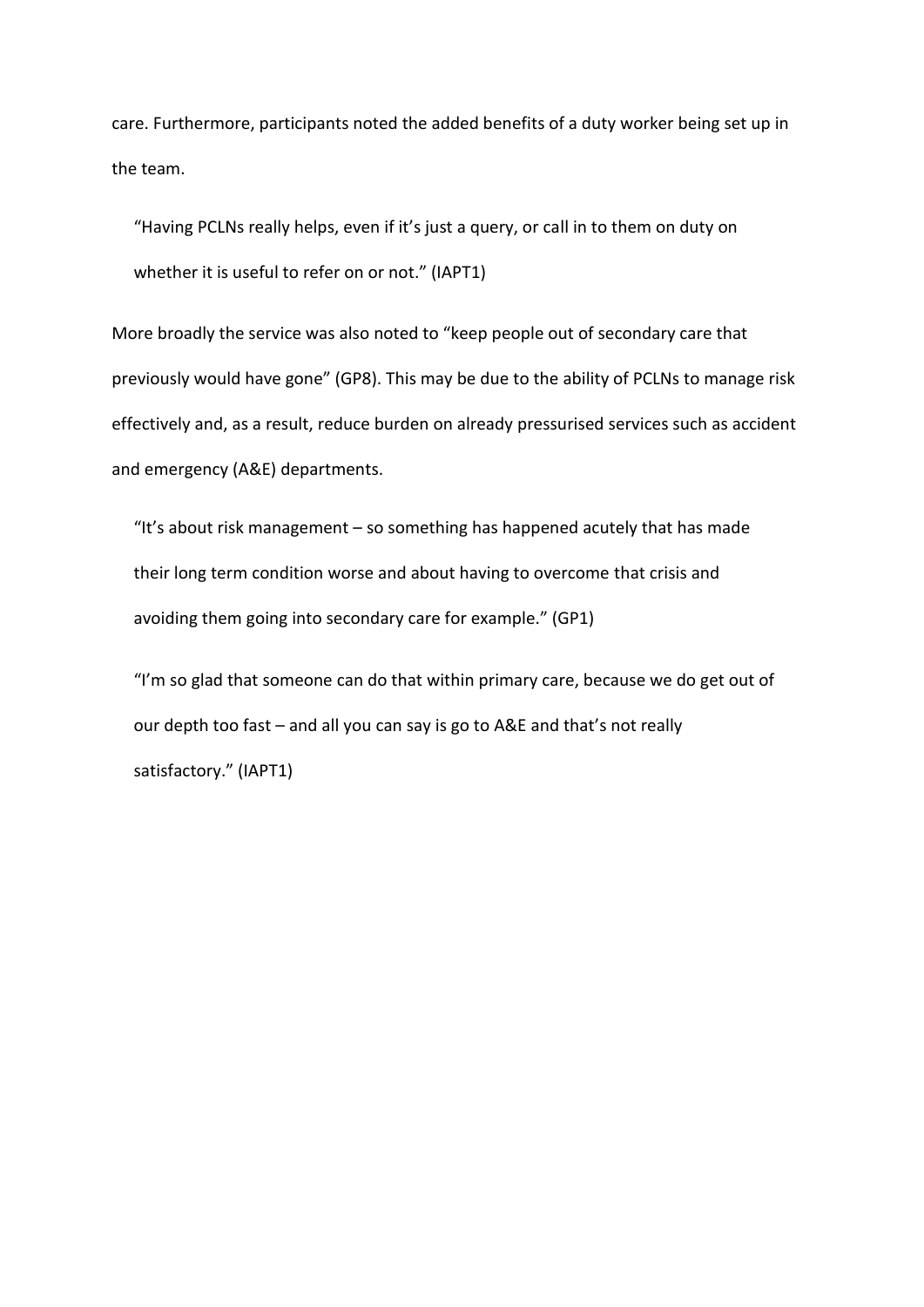# **Discussion**

The main aim of this study was to find out what value PCLNs can bring to primary care mental health services from the perspective of different professional stakeholders that refer in to the service. By conducting semi-structured interviews with practitioners and commissioners that refer and work alongside the new PCLN service, details of the service could be drawn out. Comments were generally positive regarding the PCLN service's contribution to primary care. Specifically, the thematic analysis identified benefits relating to improved: integration; clinical effectiveness; patient-centred care; access; and efficiency. The study identified particularly valued elements of the service, including having a duty worker, as well as aspects which could be improved, such as referral criteria and staff turnover. The extent to which the findings are transferable will depend on service configuration and local cultures and population demographics.

The general positive views are not wholly unexpected based on previous research from the UK. In particular, a study exploring how GP registrars feel about dealing with mental health issues found that they felt confident in detecting mental health issues in their patients; however, were less secure about the management of mental health problems due to time constraints, lack of knowledge of referral pathways and local resources, and a limited understanding of the psychology of mental health problems (Lucas et al 2006).

This study identified the potential for PCLN services to cover previously unmet demand, with IAPT practitioners referring patients who are not ready for intensive therapy and whose mental health needs are complex but not severe enough to go to secondary care. Another UK study, on the impact of graduate mental health workers, providing Step 2 care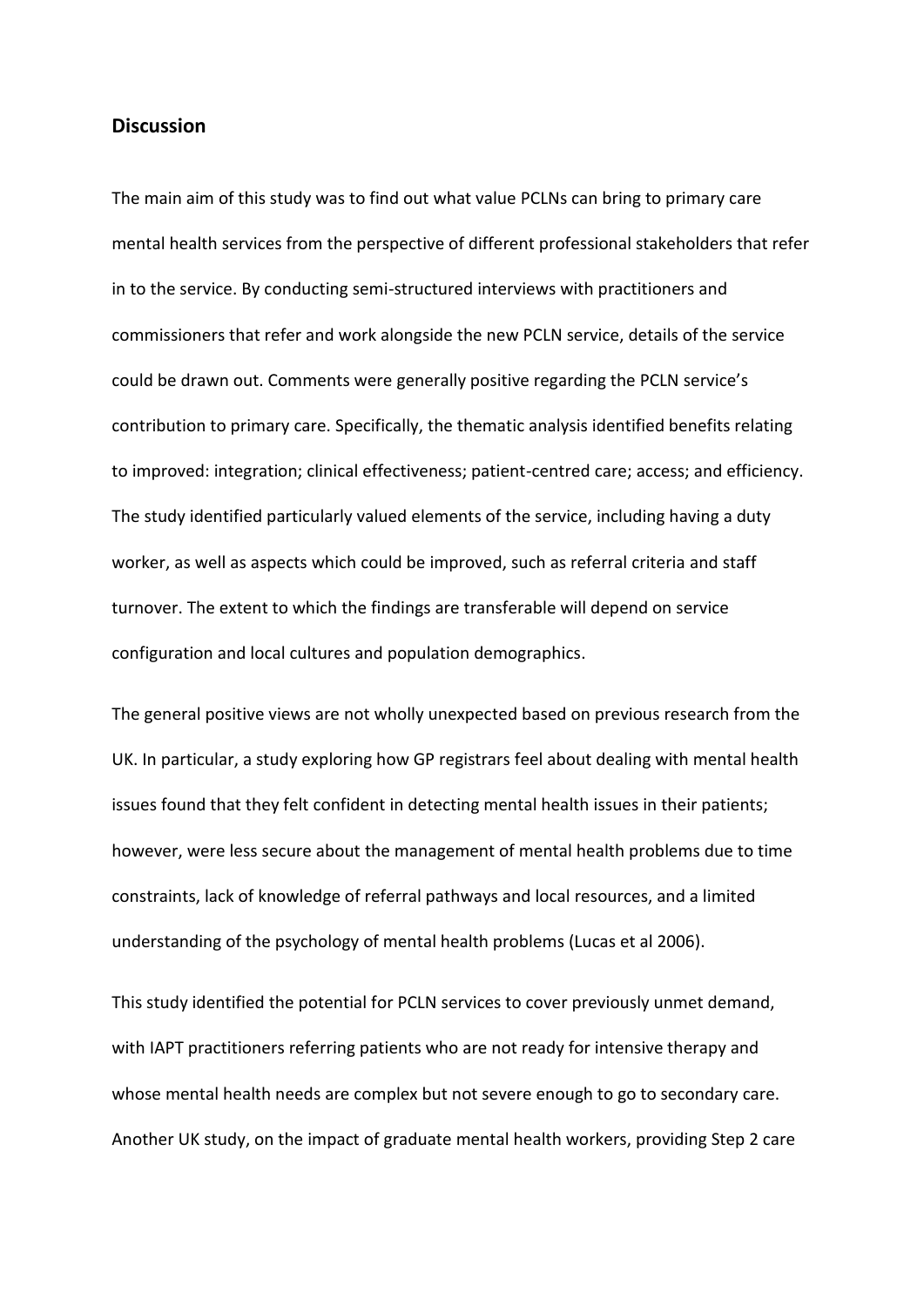(see figure 1 above), showed significant contributions were being made within primary care mental health service. However, inappropriate referrals were being made by GPs who thought that such services should be focused on clients with more severe difficulties (Ferrand et al 2007). This suggested focus on clients with more severe difficulties, is an area which PCLNs are seen to cover.

Despite positive views suggested in this study, it should be recognised that mental health nurses have had differing degrees of success at implementing care at a primary care level. A previous UK study found evidence that referral of unselected primary care patients with common mental disorders to a specialist mental health nurse resulted in no additional benefit over usual GP care (Kendrick et al 2006); however, there are clear differences to this study. As well as being a decade old and therefore prior to the introduction of IAPT, the mental health nurses used in this study were based in secondary care services, so did not offer the potential integration benefits identified here. That study also excluded serious mental illness and participating GPs referred roughly one patient each so may not reflect all patients presenting with common mental disorders.

There has been significant international policy interest in developing the interface between primary and specialist care (WHO 2008). Wang and colleagues (2007) in their review of worldwide use of mental health services argue that, policy makers need specific designs they can implement to achieve levels of unmet need for mental health treatment, including in more developed Western nations. As mentioned previously, many studies on successful collaborative care models in primary care are from the US and highlight the need for further research to help clarify whether this system of care can be translated and implemented in other settings (Gilbody et el 2006). Broadly speaking, this study goes someway to filing this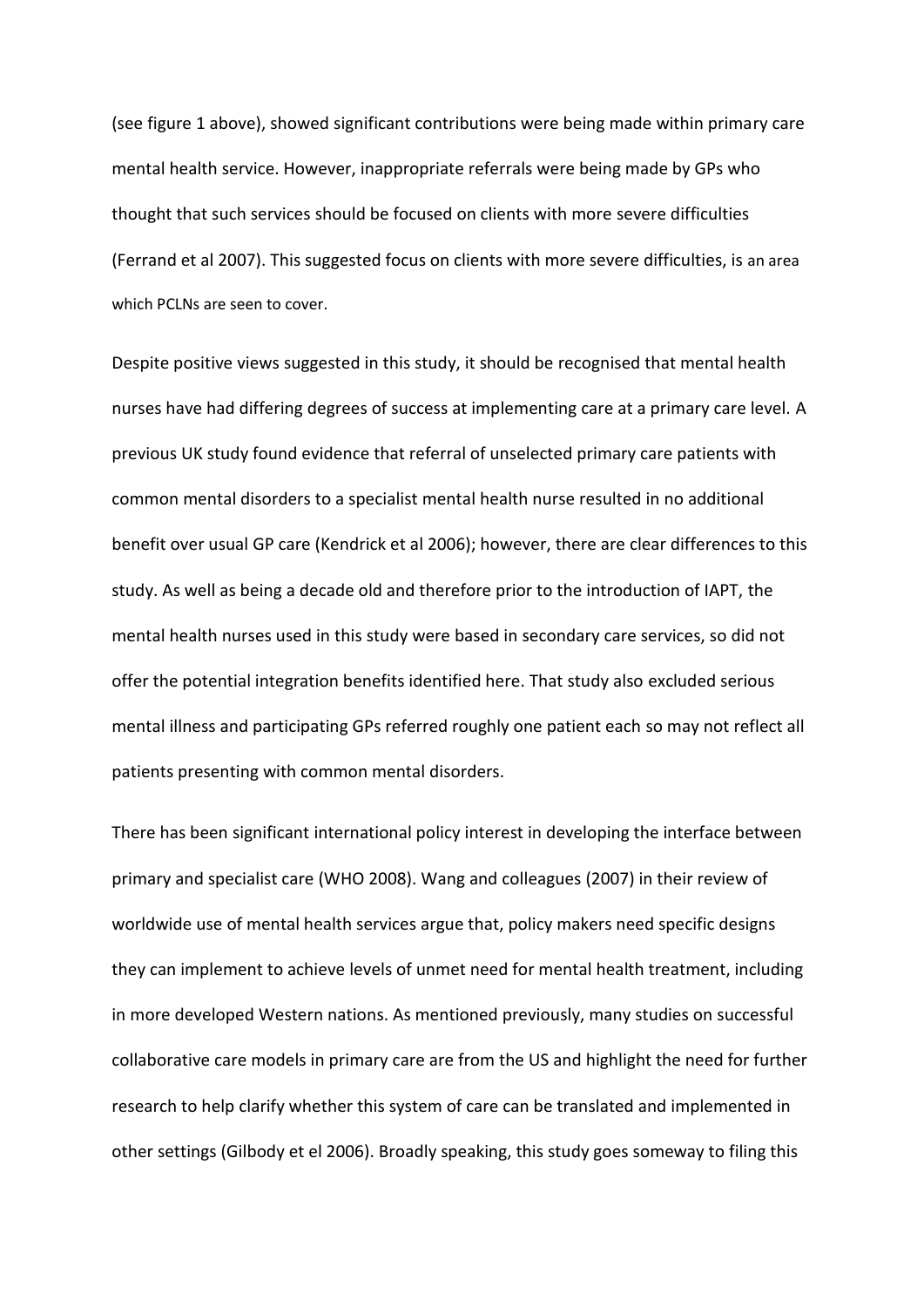gap in the literature, specifically the use of mental health nurses in this setting. There are particular comparisons with international studies worth noting:

- This study found that positive aspects of a good PCLN in relation to integration included being primary care facing, collegial and, due to co-location, the working relationships between the nurse and GP/IAPT. This finding is supported elsewhere. For example, Haggerty and colleagues' (2012) investigation on the impact on waiting times of co-located primary care mental health services in Canada, albeit between psychiatrists and physicians, found that the shared care site offered services more than 40 days sooner and also helped to reduce wait time on the non-shared care sites.
- Similar models to the PCLN service has been implemented elsewhere, such as, the Mental Health Nurse Incentive Program (MHNIP) in Australia. This sees mental health nurses work alongside GPs, supporting the treatment for patients with complex common mental health problems. A previous evaluation of MHNIP highlighted it was seen as significantly enhancing primary care services for those with mental health problems and allowing GPs to play a greater role in the management of mental health conditions (Meehan et al 2013). A further study has recommended that MHNIP provides integrated care for physical and mental health (Happell et al 2013).
- International research also supports the finding that there can be challenges in sustaining an effective relationship between the GP and PCLN, with GPs noting a high turnover of staff. Retention of staff has been identified repeatedly as a major issue within the mental health workforce, and linked to an increased risk to patient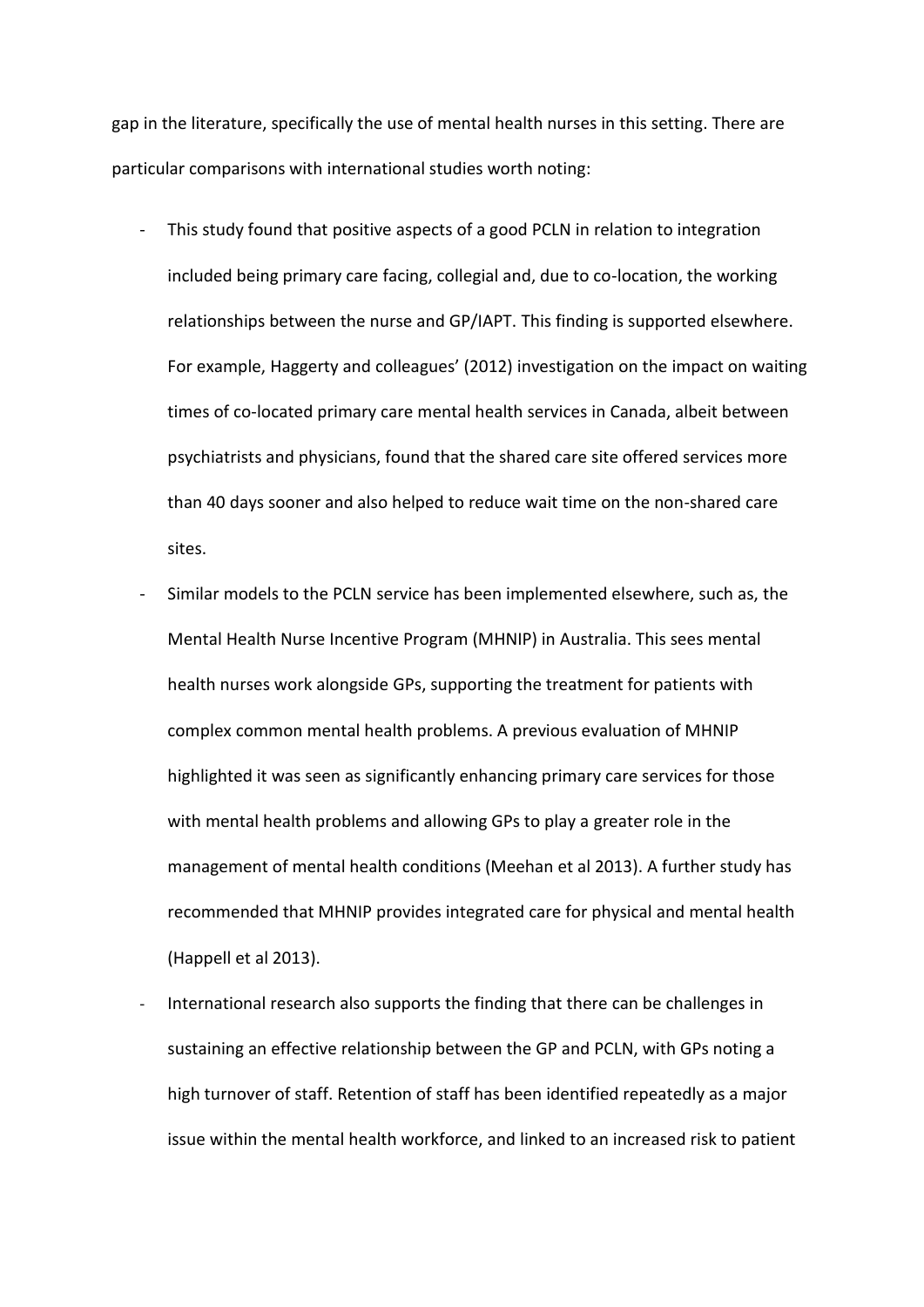safety and of suicide (NCISH 2015), along with increased organisational costs. Page and Hoge 2010, conducted a review of the literature and found that interventions to decrease burnout and counter professional isolation are significant factors to address, although reported there are few studies to draw conclusions of such interventions.

While all participants identified a need for PCLNs in terms of covering a huge gap in mental health services, some GPs were often unclear of patient criteria of referrals. Specifically, the study identified problems in referrals between the PCLN service and secondary care. This suggests that the PCLN service, clinicians referring to the service and commissioners – along with other stakeholders – may benefit from working towards ensuring clearer and more consistently understood criteria and developing agreed local protocols (Simpson 2006).

The PCLN service is a relatively new, developing service and the cost-effectiveness is not yet fully understood; however, in general terms, a key implication of the study – with its broadly positive findings – is that commissioners may want to consider the suitability of a similar service in their area. In particular, the study suggests potential for PCLN services to cover previously unmet demand, with IAPT practitioners referring patients who are not ready for intensive therapy and whose mental health needs are complex but not severe enough to go to secondary care. The Joint Commissioning Panel (2013) – a new collaboration co-chaired by the Royal College of General Practitioners and the Royal College of Psychiatrists – have highlighted aspects of a good primary mental health care service incorporating NICE's (2011) stepped care model guidelines. These aspects include being patient-centred, integrated, accessible, community-linked, and providing sufficient capacity. This study illustrates that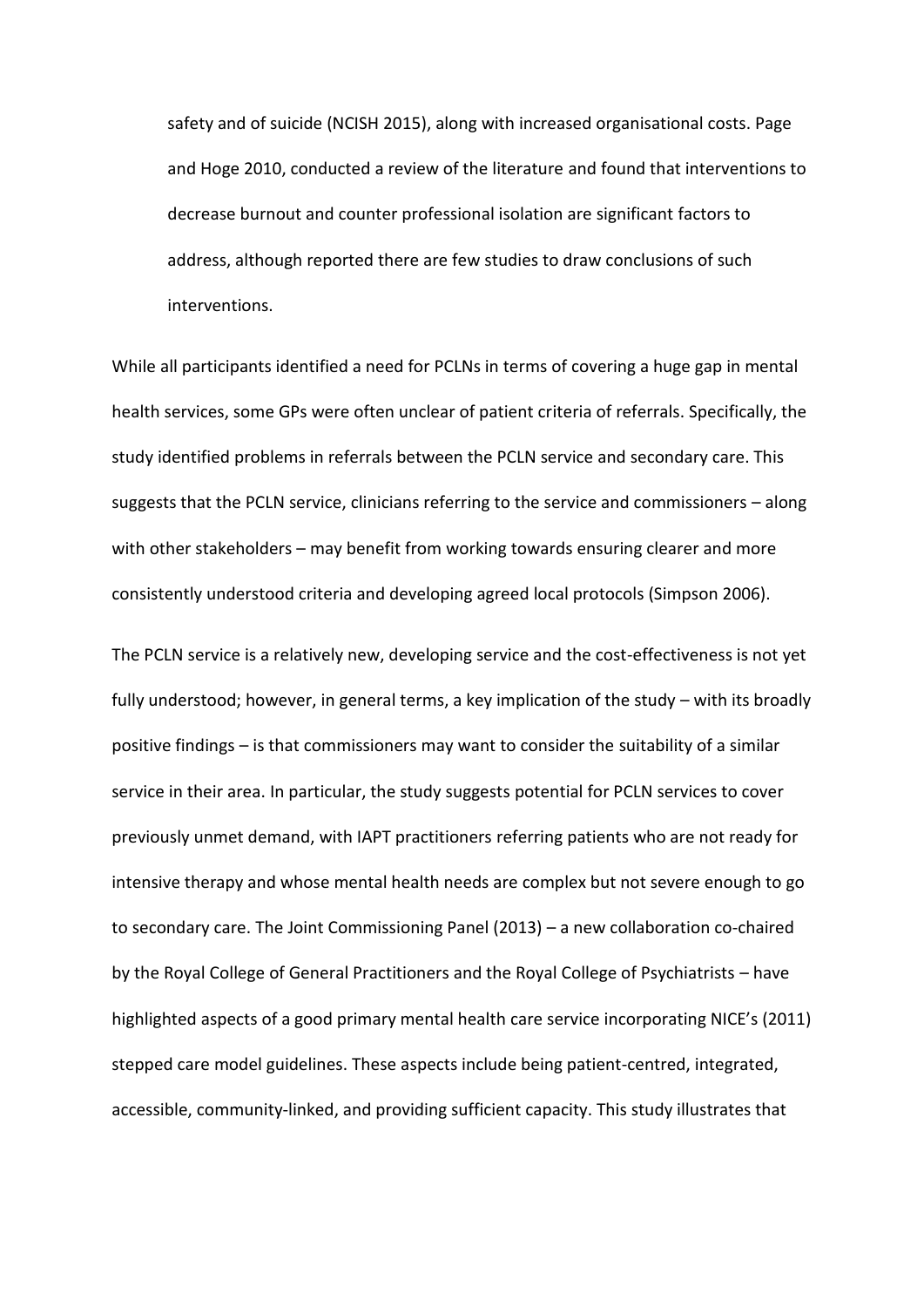these aspects can potentially be enhanced with a PCLN service being integrated into the stepped care model within primary care mental health.

#### Study limitations and further research

This is a relatively small study in one locality with a response rate of just over 12 per cent of potential participants. GP practitioners who responded to the study were likely to have a special interest in mental health, therefore may not reflect GPs across the board. Moreover, the general positive views of participants towards the service may have been expected given the nature of the service in providing additional capacity, expertise and case management.

The interviewers' profession in this research is a primary care liaison nurse which can offer more in-depth discussions in the interviews. However, while attempts were made to minimise the researcher's possible bias during data gathering, this could have affected the participants' responses. In some instances, the language used in the interviews suggested some participants associated the PCLN service with the researcher. For example, some referred to "your service" while others stated "the service".

Although validity and reliability are contested terms in qualitative research (Lecompte and Goets, 1982 and Guba and Lincoln, 1994), certain strategies can be seen to reduce the gap between the social reality researched and representation of findings. Due to limited resources, some of these strategies were not used in this study; this included having a second person independently code the raw data; returning transcripts to participants for comments or correction; and seeking feedback from participants on findings (Tong et al 2006).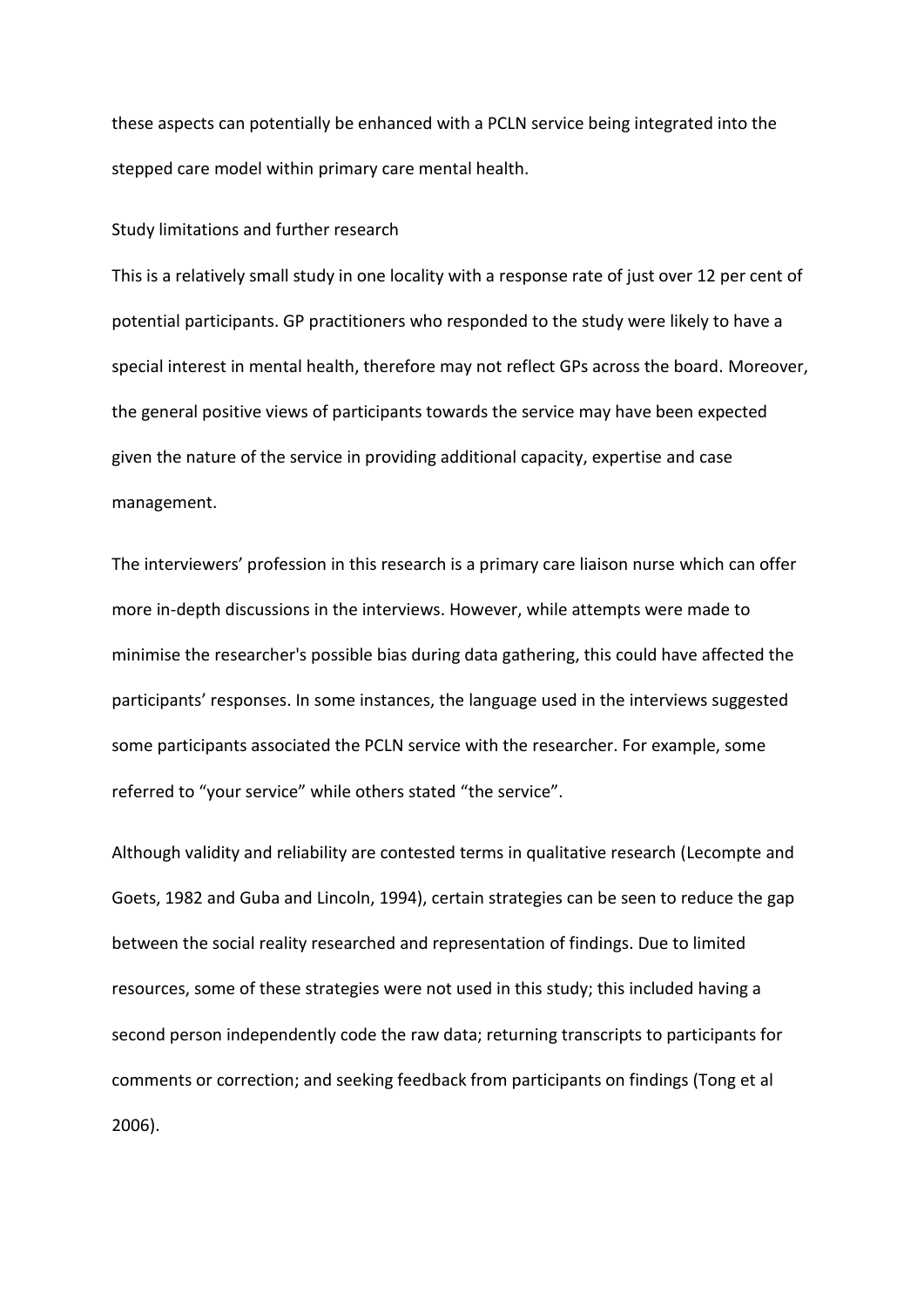Despite these limitations, the study highlights that the PCLN service can potentially improve the quality of primary care and is a highly valued service amongst its professional stakeholders. Similar studies could seek to expand the range of participants, including interviewing patients and PCLNs themselves, which could provide more insight into some of the issues highlighted, such as retention of PCLN's. Further research is required to provide more detail on the impact of such teams on health outcomes, recovery rates, families and carers, the impact of reduced referral rates to secondary care and A&E, and costeffectiveness.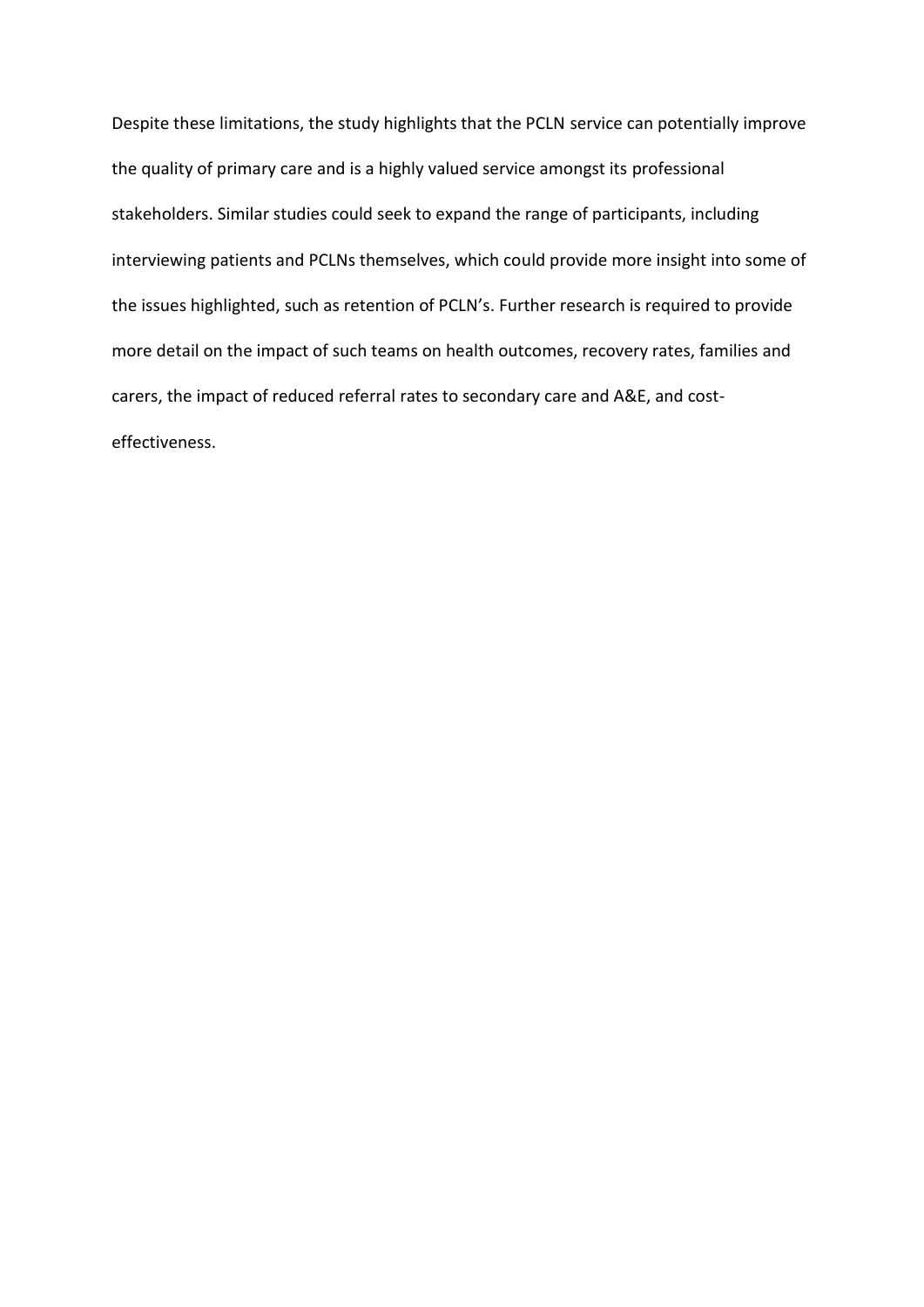# **References**

- Braun, V. & Clarke, V. (2006). Using thematic analysis in psychology. *Qualitative Research in Psychology*, 3, 77-101.
- Department of Health (2011). No Health Without Mental Health. Available at [https://www.gov.uk/government/uploads/system/uploads/attachment\\_data/file/21581](https://www.gov.uk/government/uploads/system/uploads/attachment_data/file/215811/dh_124057.pdf) [1/dh\\_124057.pdf.](https://www.gov.uk/government/uploads/system/uploads/attachment_data/file/215811/dh_124057.pdf) Accessed: 19 June 2016.
- Department of Health (2012). IAPT Three-year report: The First Million Patients. Available at: [http://www.iapt.nhs.uk/silo/files/iapt-3-year-report.pdf.](http://www.iapt.nhs.uk/silo/files/iapt-3-year-report.pdf) Accessed: 6 June 2016.
- Dey, I. (1993). Qualitative Data Analysis: A user friendly guide for social scientists. *London: Routledge.*
- Ferrand, P. Duncan, F. & Byng, R. (2007). Impact of graduate workers upon primary care mental health: a qualitative study. *Health & Social Care in the Community*, 5, 486-493.
- Gask, L. Khanna. (2011). Ways of working at the interface between primary and specialist mental healthcare*. The British Journal of Psychiatry* Jan 2011, 198 (1) 3-5; DOI: 10.1192/bjp.bp.109.075382
- Gask, L. Lester, H. Kendrick, T. Peveler, R. (2009). Primary Care Mental Health. *RCPsych Publications*.
- Gilbody, S. Bower, P. Fletcher, J. (2006). Collaborative Care for Depression A Cumulative Meta-analysis and Review of Longer-term Outcomes. *JAMA International Medicine*,2321- 2314 (21)166 doi:10.1001/archinte.166.21.2314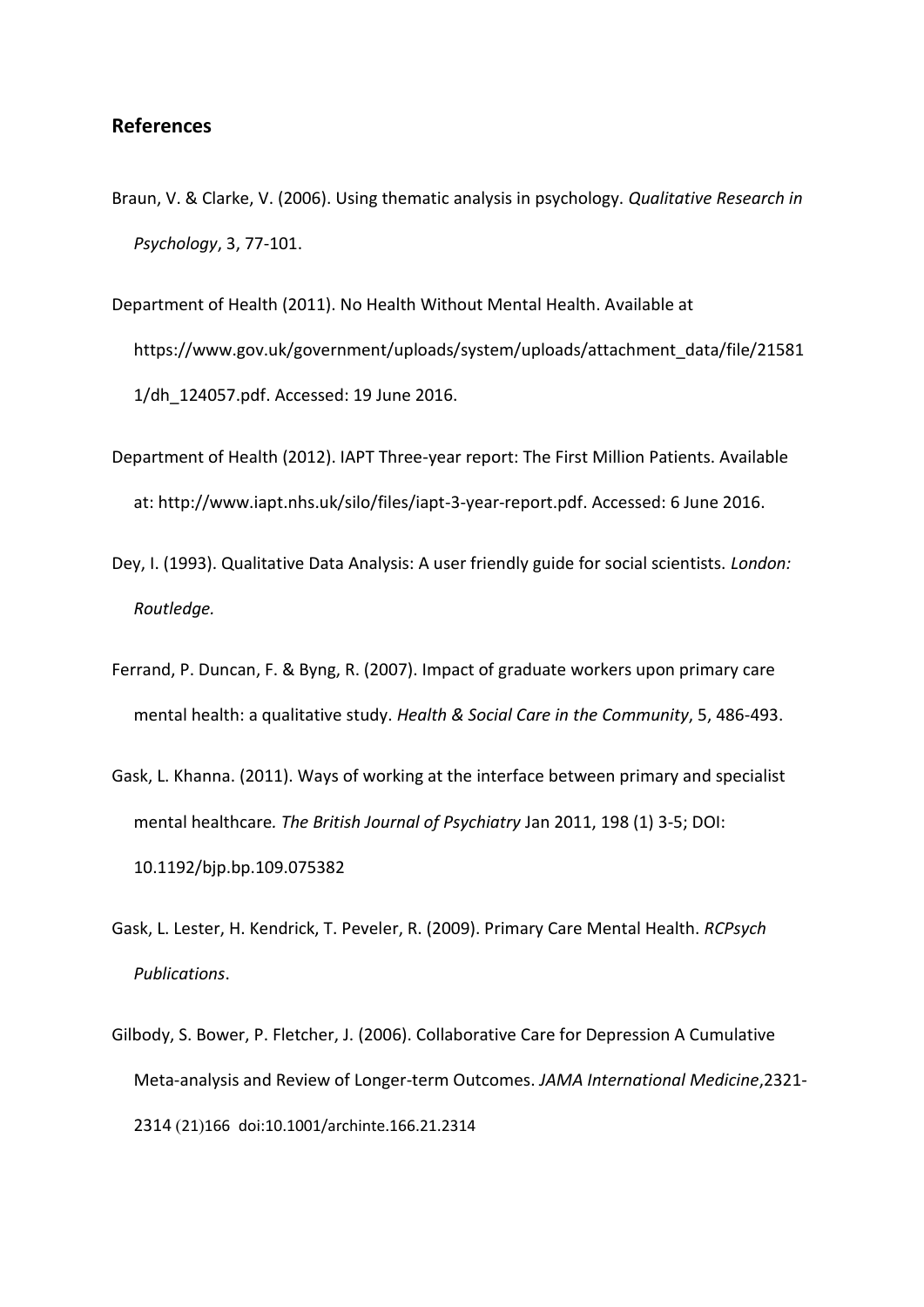Guba, G. & Lincoln, Y. (1989). Fourth Generation Evaluation. Beverly Hills CA: Sage.

- Guba, G. and Lincoln, Y. (1994). Competing Paradigms in Qualitative Research. *Handbook of Qualitative Research, Thousand Oaks, Calif: Sage.*
- Haggarty, J. M, Jarva A. Cernovsky. Z Karioja. & K. Martin L. (2012). Wait time impact of colocated primary care mental health services: the effect of adding collaborative in Northern Ontario. *Canadian Journal of Psychiatry* 57, 29-33.
- Happell, B. Platania-Phung, C. & Scott D. (2013) Mental Health Nurse Incentive Program facilitating physical health care for people with mental illness? *International Journal of Mental Health Nursing* 22, 399-408.
- Joint Commissioning Panel for Mental Health. (2013). Guidance for commissioners of primary mental health care services. Available at: [http://bit.ly/1muPjNu.](http://bit.ly/1muPjNu) Accessed: 6 June 2016.
- Joint Strategic Needs Assessment. (2014). Annual Public Health Report. Available at: [www.jsna.info.](http://www.jsna.info/) Accessed: 8 June 2016.
- Kendrick, T. Simons, L. Mynor-Wallis, L. Gray, A, Lathlean, J. Pickering, R. Harris, S. Rivero-Arias, O. Gerard, K. Thompson, C. (2006). Cost-effectiveness of referral for generic care or problem-solving treatment from community mental health nurses, compared with usual general practitioner care for common mental disorders. *The British Journal of Psychiatry*, 189 (1) 50-59.
- Lawrence, D. (2013). Life expectancy gap widens between those with mental illness and general population. Available at: [http://www.bmj.com/press-releases/2013/05/21/life-](http://www.bmj.com/press-releases/2013/05/21/life-expectancy-gap-widens-between-those-mental-illness-and-general-popula)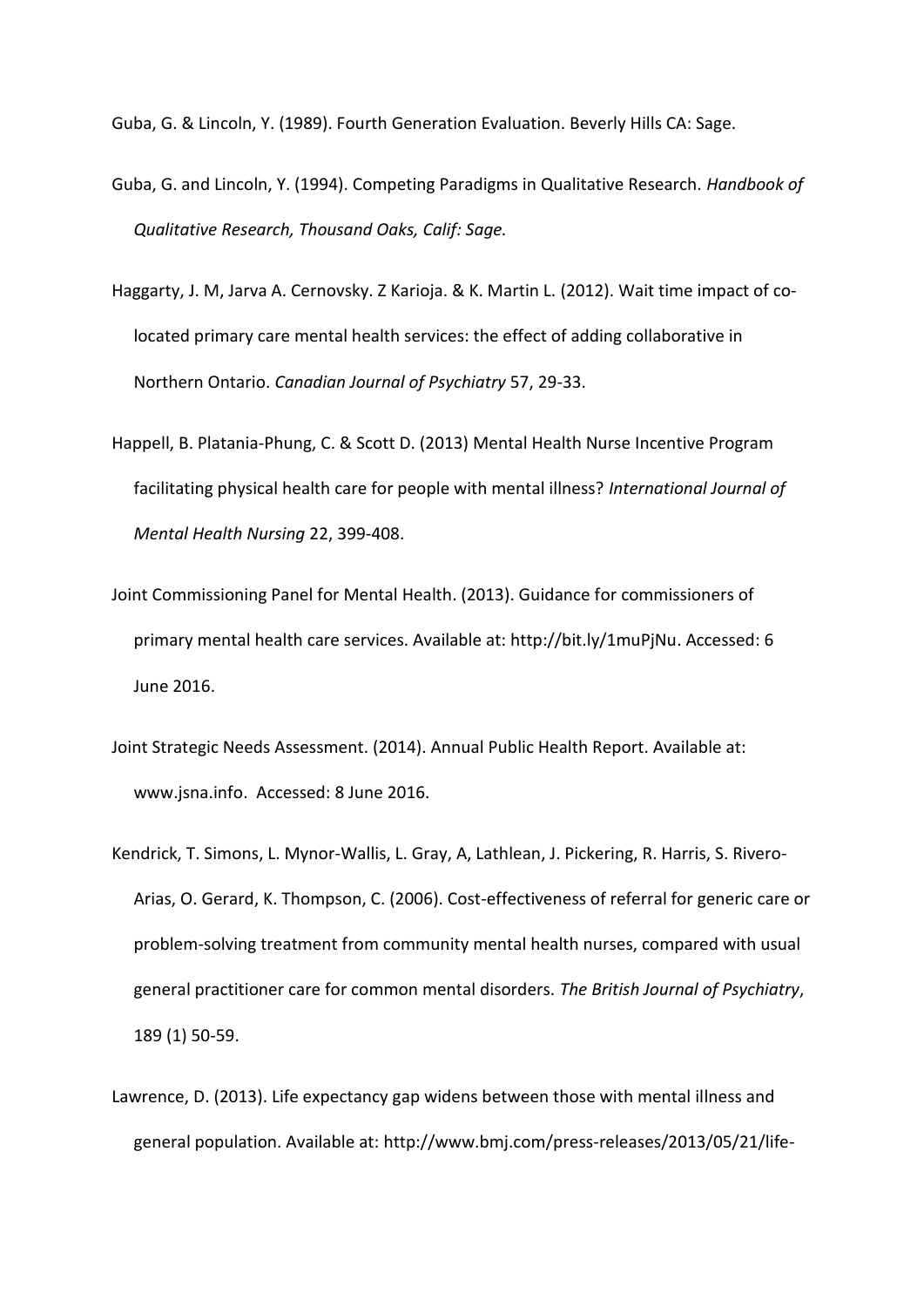[expectancy-gap-widens-between-those-mental-illness-and-general-popula.](http://www.bmj.com/press-releases/2013/05/21/life-expectancy-gap-widens-between-those-mental-illness-and-general-popula) Accessed: 6 June 2016.

- Lecompte, M. D. Goets, J. P. (1982). Problems of Reliability and Validity in Ethnographic Research. *Review of Educational Research*, 53: 31-6.
- Lester, H. Tritter, J. Sorohan, H. (2005). Patients' and health professionals' views on primary care for people with serious mental illness: focus group study. *The BMJ*, 330, 1122.
- Lucas, H. Scammell, A. & Hagelskamp, C. (2006). How do GP registrars feel about dealing with mental health issues in the primary care setting? A qualitative investigation. *Cambridge Journals*, 6, 60-71.
- Lukeman, T. Berger, P. (1966). The Social Construction of reality: A Treatise it's the sociology of Knowledge. *Garden City, New York: Anchor Books*, 51-55, 59-61.
- McManus, S. Meltzer, H. Brugha T. Bebbington, P. Jenkins, R. (2009). Adult Psychiatric Morbidity in England 2007: results of a household survey. *NHS Information Centre for Health and Social Care*. Available at:

[http://content.digital.nhs.uk/pubs/psychiatricmorbidity07.](http://content.digital.nhs.uk/pubs/psychiatricmorbidity07) Accessed: 25 August 2015.

- Meehan, T. & Robertson S. (2013). The mental health nurse incentive program: Reactions of general practitioners and their patients. *Australian Health Review*, 37, 337-40.
- National Confidential Inquiry into Suicide and Homicide by People with Mental Illness, NCISH (2015). Healthy services and safer patients: links between patient suicide and features of mental health care providers. Manchester: University of Manchester.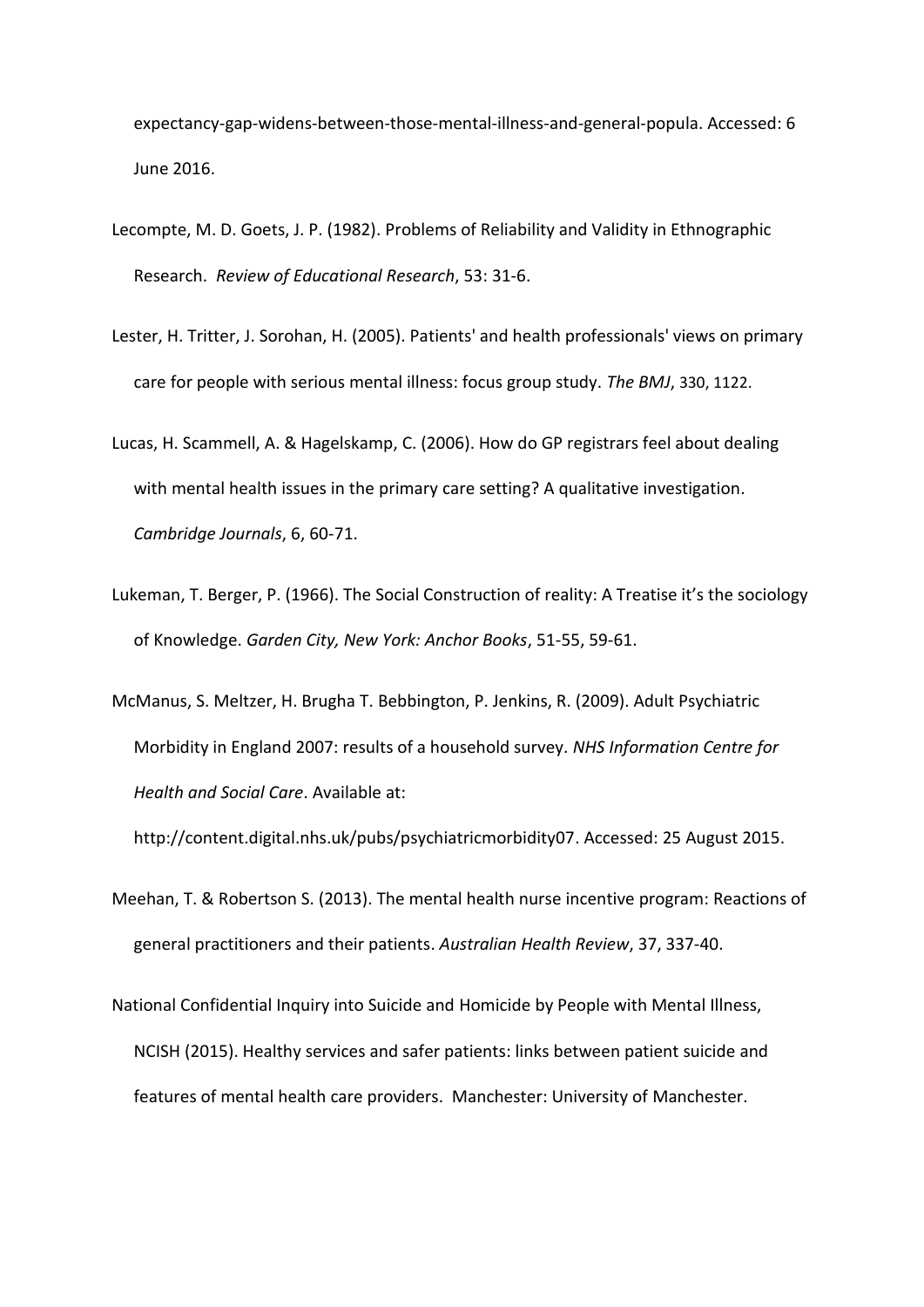National Institute Clinical Excellence (2011). Common Mental Health Problems:

Identification and pathways of care. Available at:

[https://www.nice.org.uk/guidance/cg123/chapter/1-guidance.](https://www.nice.org.uk/guidance/cg123/chapter/1-guidance) Accessed: 6 June 2016.

- NHS England (2016). Five Year Forward View for Mental Health. Available at: [https://www.england.nhs.uk/wp-content/uploads/2016/02/Mental-Health-Taskforce-](https://www.england.nhs.uk/wp-content/uploads/2016/02/Mental-Health-Taskforce-FYFV-final.pdf)[FYFV-final.pdf.](https://www.england.nhs.uk/wp-content/uploads/2016/02/Mental-Health-Taskforce-FYFV-final.pdf) Accessed: 10 May 2016.
- OECD (2014). The Social and Economic Costs of Neglecting Mental Health Care. Available at: [http://www.oecd.org/health/uk-needs-to-tackle-high-cost-of-mental-ill-health.htm.](http://www.oecd.org/health/uk-needs-to-tackle-high-cost-of-mental-ill-health.htm) Accessed: 6 June 2016.
- Paris, M. Hoge, M.A. (2010). Burnout in the Mental Health Workforce: A Review. *The Journal of Behavioural Health Services & Research*, 37 (4), 519-528.
- Patton, M. (1990). Qualitative evaluation and research methods (2nd ed.) *Thousand Oaks, CA: Sage.*
- Ramanuj, P. P., Carvalho, C. F., Harland, R., Garety, P. A., Craig, T. K., & Byrne, N. (2015). Acute mental health service use by patients with severe mental illness after discharge to primary care in South London. *Journal of Mental Health*, 24(4), 208-213.
- Rasmussen, P. Muir-Cochrane, E. & Henderson, A. (2015). Child and adolescent mental health nursing seen through a social constructionist lens. *Nurse Researcher*. 23, 2, 13-16.
- RCGP General Practice Foundation (2007). Adult Mental Health Assessment. Available at [http://rcgp-innovait.oxfordjournals.org/cgi/reprint/1/3/180.pdf.](http://rcgp-innovait.oxfordjournals.org/cgi/reprint/1/3/180.pdf) Accessed: 6 June 2016.